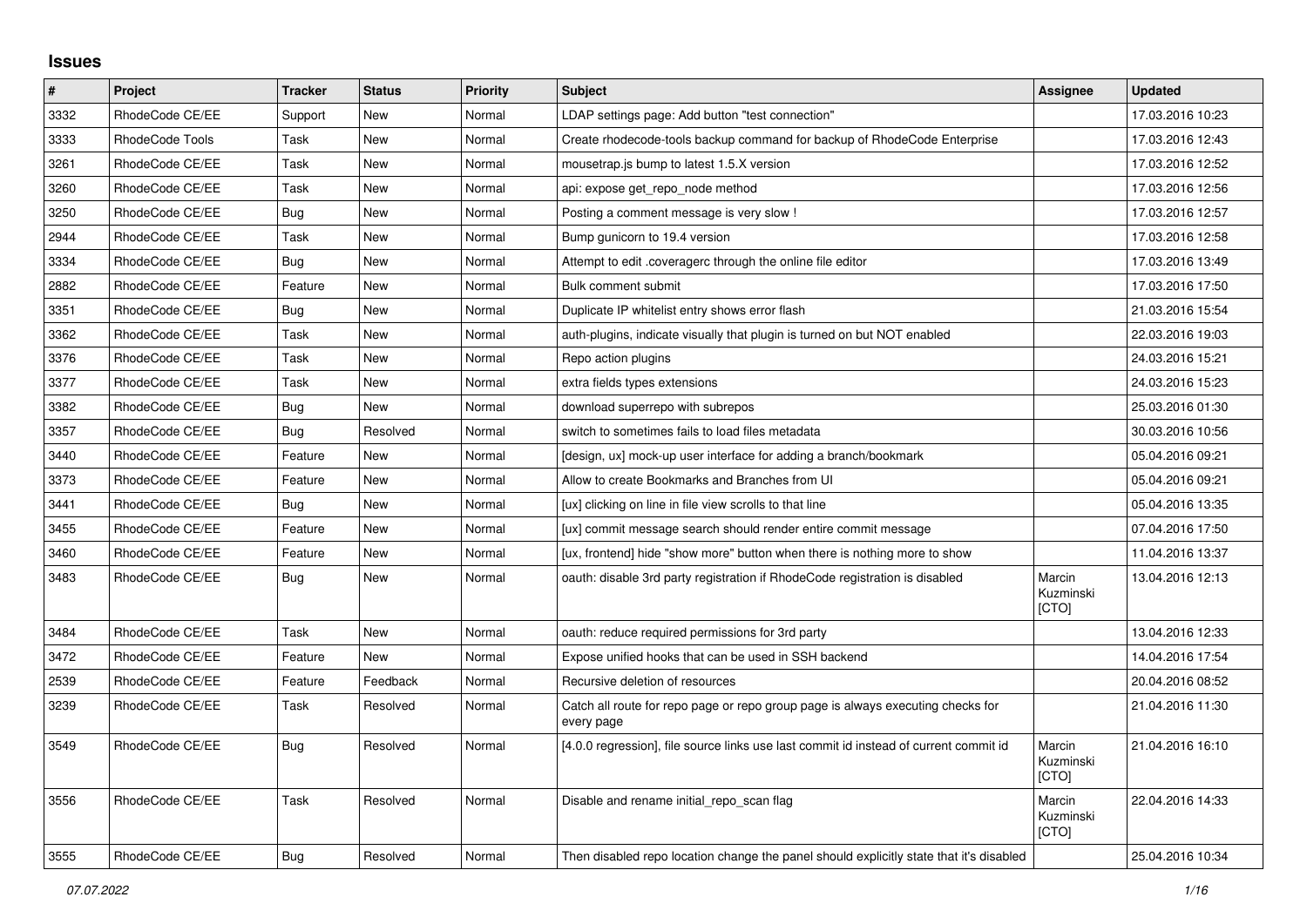| $\pmb{\#}$ | Project              | <b>Tracker</b> | <b>Status</b> | Priority | <b>Subject</b>                                                                      | <b>Assignee</b>              | <b>Updated</b>   |
|------------|----------------------|----------------|---------------|----------|-------------------------------------------------------------------------------------|------------------------------|------------------|
| 3615       | RhodeCode CE/EE      | Bug            | New           | Low      | (OperationalError) too many SQL variables on admin journal page                     |                              | 06.05.2016 11:45 |
| 3922       | RhodeCode CE/EE      | <b>Bug</b>     | New           | Normal   | svn backend returns different diff to git/hg backends                               |                              | 11.05.2016 14:29 |
| 3939       | RhodeCode CE/EE      | <b>Bug</b>     | New           | Normal   | [ux] changelog filter blank after going back in browser                             |                              | 18.05.2016 14:50 |
| 3956       | RhodeCode CE/EE      | Bug            | New           | Normal   | [ce] - svn commit with all 'None' properties (author, message, etc.)                |                              | 23.05.2016 17:22 |
| 148        | RhodeCode CE/EE      | Feature        | New           | Normal   | [comments] Add per file and multiline comments in a changeset                       |                              | 25.05.2016 10:20 |
| 3963       | RhodeCode CE/EE      | <b>Bug</b>     | New           | Normal   | [ce] Getting a newly added repo via remap/rescan via api gives no data              |                              | 27.05.2016 05:02 |
| 3977       | RhodeCode CE/EE      | Feature        | New           | Normal   | Wiki                                                                                |                              | 05.06.2016 21:11 |
| 3978       | RhodeCode CE/EE      | Feature        | New           | Normal   | Add bug tracker                                                                     |                              | 05.06.2016 21:20 |
| 3979       | RhodeCode CE/EE      | Feature        | New           | Normal   | Add kanban board                                                                    |                              | 05.06.2016 21:20 |
| 3980       | RhodeCode CE/EE      | Feature        | New           | Normal   | Add CI engine                                                                       |                              | 05.06.2016 21:32 |
| 3486       | RhodeCode CE/EE      | Feature        | New           | Normal   | expose origin of permission in perm dict for users                                  |                              | 06.06.2016 10:54 |
| 3986       | RhodeCode Appenlight | Bug            | New           | Normal   | table headers should be left aligned                                                |                              | 07.06.2016 11:53 |
| 3990       | RhodeCode Appenlight | Bug            | <b>New</b>    | Normal   | some dashboard builder buttons are up against fields                                |                              | 07.06.2016 12:01 |
| 3372       | RhodeCode CE/EE      | Bug            | In Progress   | High     | [Idap, groups] Customer gets an empty list of groups                                | Mikhail<br>Chernykh          | 08.06.2016 11:32 |
| 3994       | RhodeCode Appenlight | Bug            | <b>New</b>    | Normal   | during setup, user is given option to make admin account even if one does not exist |                              | 08.06.2016 12:44 |
| 4017       | RhodeCode Appenlight | Feature        | New           | Low      | application logos need help                                                         |                              | 14.06.2016 11:52 |
| 3987       | RhodeCode Appenlight | Bug            | <b>New</b>    | Normal   | adjust footer so it's consistent with the website footer                            |                              | 15.06.2016 10:20 |
| 3989       | RhodeCode Appenlight | Bug            | Resolved      | Normal   | even up report spacing                                                              |                              | 21.06.2016 18:55 |
| 3991       | RhodeCode Appenlight | Bug            | Resolved      | Normal   | report logs need upper margin                                                       |                              | 21.06.2016 18:55 |
| 4040       | RhodeCode CE/EE      | Bug            | New           | Low      | [ce, ee] logout when logged out causes 403 Cross-site request forgery detected      |                              | 23.06.2016 13:40 |
| 4036       | RhodeCode CE/EE      | Bug            | Resolved      | Normal   | encrypted clone_uri can throw unicodeerror after key change                         | Marcin<br>Kuzminski<br>[CTO] | 27.06.2016 19:38 |
| 3999       | RhodeCode CE/EE      | Feature        | Resolved      | Normal   | Add `send account information` to user creation page                                |                              | 28.06.2016 15:22 |
| 4052       | RhodeCode Appenlight | Task           | New           | Normal   | release fixes                                                                       | Marcin Lulek                 | 29.06.2016 12:14 |
| 4056       | RhodeCode Appenlight | Feature        | New           | Normal   | Optionally allow to filter graphs per machine in dashboard                          |                              | 30.06.2016 15:12 |
| 4057       | RhodeCode Appenlight | Feature        | New           | Normal   | Negation option for search filter                                                   |                              | 30.06.2016 15:12 |
| 4059       | RhodeCode Appenlight | Feature        | New           | Normal   | Server Monitoring                                                                   |                              | 30.06.2016 15:15 |
| 4060       | RhodeCode Appenlight | Feature        | New           | Normal   | Replayable requests                                                                 |                              | 30.06.2016 15:15 |
| 4061       | RhodeCode Appenlight | Feature        | New           | Normal   | Timezone for applications                                                           |                              | 30.06.2016 15:16 |
| 4062       | RhodeCode Appenlight | Feature        | New           | Normal   | A way to see browser breakdown for an error                                         |                              | 30.06.2016 15:16 |
| 4063       | RhodeCode Appenlight | Feature        | New           | Normal   | add option to specify custom value in dashboard select                              |                              | 30.06.2016 15:17 |
| 4064       | RhodeCode Appenlight | Feature        | New           | Normal   | Create a multiple action feature for Reports and Logs lists                         |                              | 30.06.2016 15:18 |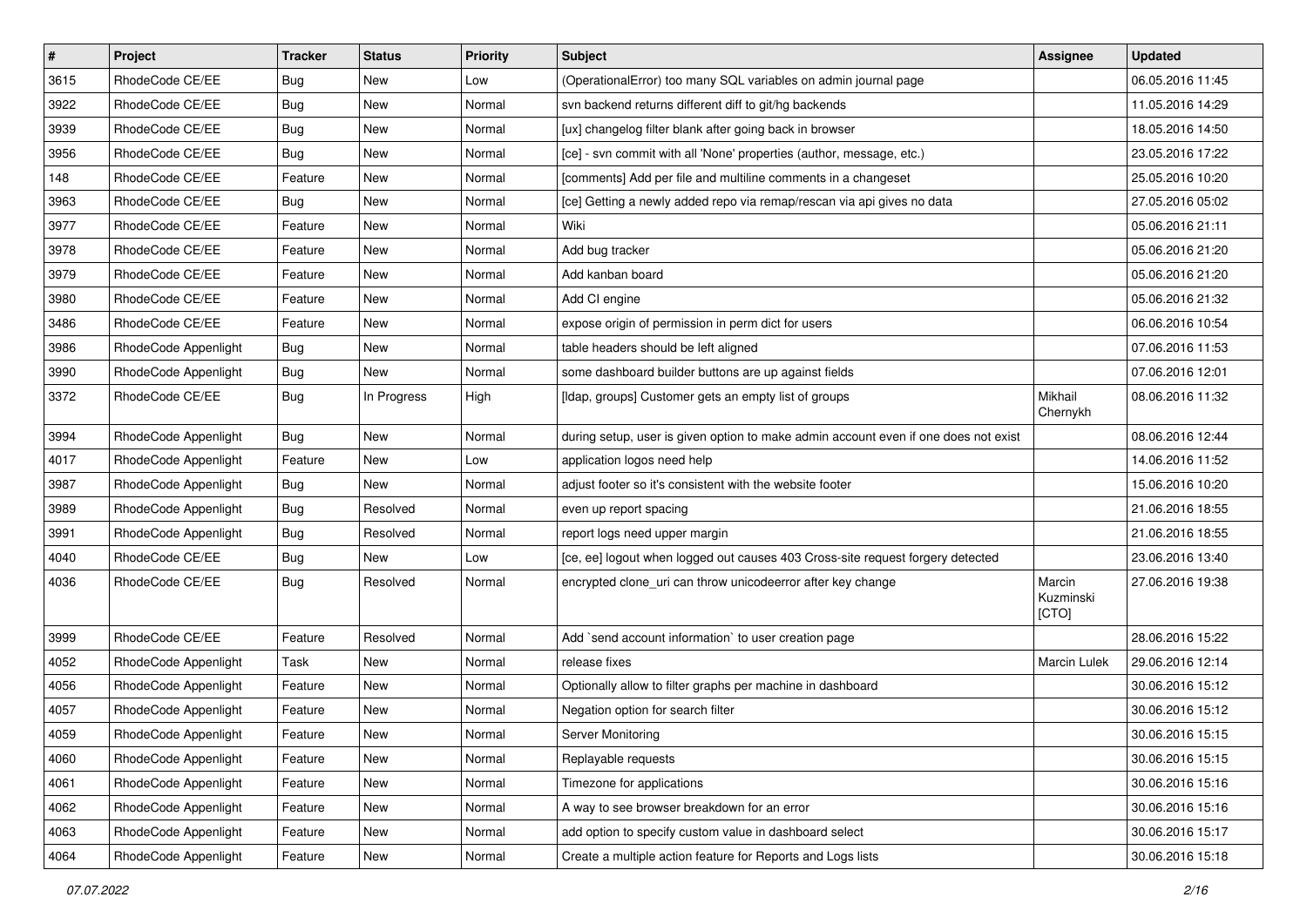| $\vert$ # | Project              | <b>Tracker</b> | <b>Status</b> | <b>Priority</b> | <b>Subject</b>                                                                            | <b>Assignee</b>              | <b>Updated</b>   |
|-----------|----------------------|----------------|---------------|-----------------|-------------------------------------------------------------------------------------------|------------------------------|------------------|
| 659       | Documentation        | Feature        | New           | Normal          | Peer to Peer Failover                                                                     | <b>Brian Butler</b>          | 01.07.2016 14:15 |
| 682       | Documentation        | Task           | <b>New</b>    | Normal          | Error Msg guide                                                                           | <b>Brian Butler</b>          | 01.07.2016 14:15 |
| 687       | Documentation        | Feature        | New           | Normal          | [Integraton] - Elastic search integration                                                 | <b>Brian Butler</b>          | 01.07.2016 14:15 |
| 737       | Documentation        | Task           | New           | Normal          | What is an extra field and how do you add it?                                             |                              | 01.07.2016 14:15 |
| 3092      | Documentation        | Task           | <b>New</b>    | Normal          | [RCE, ini] - doc available settings + check tender with Gemalto hacks                     | <b>Brian Butler</b>          | 01.07.2016 14:15 |
| 3093      | Documentation        | Task           | New           | Normal          | [API] - update hg/git update pr API. Auto updates PR on push                              | <b>Brian Butler</b>          | 01.07.2016 14:15 |
| 4065      | RhodeCode CE/EE      | Bug            | Resolved      | Normal          | [ux, login] 404 on login after comment attempt                                            | Marcin<br>Kuzminski<br>[CTO] | 04.07.2016 00:40 |
| 4071      | RhodeCode Appenlight | Feature        | <b>New</b>    | Normal          | Allow for easy out-out of assigned permissions                                            |                              | 05.07.2016 10:14 |
| 4035      | RhodeCode CE/EE      | Bug            | In Progress   | Normal          | failed to create whoosh index                                                             | Marcin<br>Kuzminski<br>[CTO] | 06.07.2016 00:04 |
| 2744      | RhodeCode CE/EE      | Task           | Resolved      | Normal          | Deprecating Internet Explorer                                                             |                              | 06.07.2016 12:04 |
| 317       | Documentation        | Feature        | New           | High            | Styling                                                                                   | <b>Brian Butler</b>          | 07.07.2016 10:10 |
| 4081      | RhodeCode CE/EE      | Support        | Resolved      | Normal          | Receiving server 500 error when trying to clone repo from windows client using<br>eclipse |                              | 12.07.2016 14:30 |
| 4091      | RhodeCode CE/EE      | Bug            | Resolved      | Normal          | [ce, ee] Redmine integration blocks for 30 seconds if redmine server not available        | Daniel D                     | 15.07.2016 12:26 |
| 3504      | RhodeCode CE/EE      | Task           | In Progress   | Normal          | [routing] Move static assets under a common prefix                                        |                              | 19.07.2016 12:27 |
| 3971      | RhodeCode CE/EE      | Bug            | Resolved      | Normal          | [ce, vcs] Merge requests/Pull requests failing due to rebase problem                      | Johannes<br>Bornhold         | 19.07.2016 15:54 |
| 4110      | RhodeCode CE/EE      | <b>Bug</b>     | In Progress   | Normal          | [ce, ee] repos can be named _admin, _static                                               | Daniel D                     | 20.07.2016 19:51 |
| 4092      | RhodeCode CE/EE      | <b>Bug</b>     | Feedback      | Normal          | [ce, ee] Redmine/JIRA integrations - smart commits                                        | Daniel D                     | 21.07.2016 12:59 |
| 3022      | RhodeCode CE/EE      | Bug            | <b>New</b>    | Normal          | SVN support with repositories groups                                                      |                              | 26.07.2016 18:25 |
| 4144      | RhodeCode CE/EE      | Feature        | New           | Normal          | [ux] improve enable/disable of notifications                                              |                              | 02.08.2016 17:19 |
| 4154      | RhodeCode CE/EE      | <b>Bug</b>     | <b>New</b>    | Low             | [ce, ee] user register via github captcha                                                 |                              | 05.08.2016 22:51 |
| 4157      | RhodeCode CE/EE      | Feature        | New           | Normal          | [integrations] Integrate with industry standard SW development tools                      | Daniel D                     | 08.08.2016 12:55 |
| 3923      | RhodeCode CE/EE      | Bug            | New           | Normal          | odd exception on running internal-code                                                    |                              | 09.08.2016 10:54 |
| 3454      | RhodeCode CE/EE      | Task           | Feedback      | Normal          | [ce/ee] visually differentiate the two editions                                           | Marcin<br>Kuzminski<br>[CTO] | 10.08.2016 03:30 |
| 3967      | RhodeCode CE/EE      | Support        | In Progress   | Normal          | Server 500 error                                                                          |                              | 11.08.2016 13:39 |
| 2264      | RhodeCode CE/EE      | <b>Bug</b>     | Resolved      | Normal          | New user password change doesn't actually require a password change.                      |                              | 12.08.2016 16:01 |
| 4163      | RhodeCode CE/EE      | Task           | New           | Normal          | [ce, ee] celery refactor + upgrade                                                        |                              | 15.08.2016 12:32 |
| 4147      | RhodeCode CE/EE      | Task           | New           | Normal          | [ce, ee, docs] Events documentation                                                       | Daniel D                     | 15.08.2016 12:33 |
| 4175      | RhodeCode CE/EE      | Feature        | Resolved      | Normal          | [ce, ee] repo group integrations                                                          | Daniel D                     | 16.08.2016 20:00 |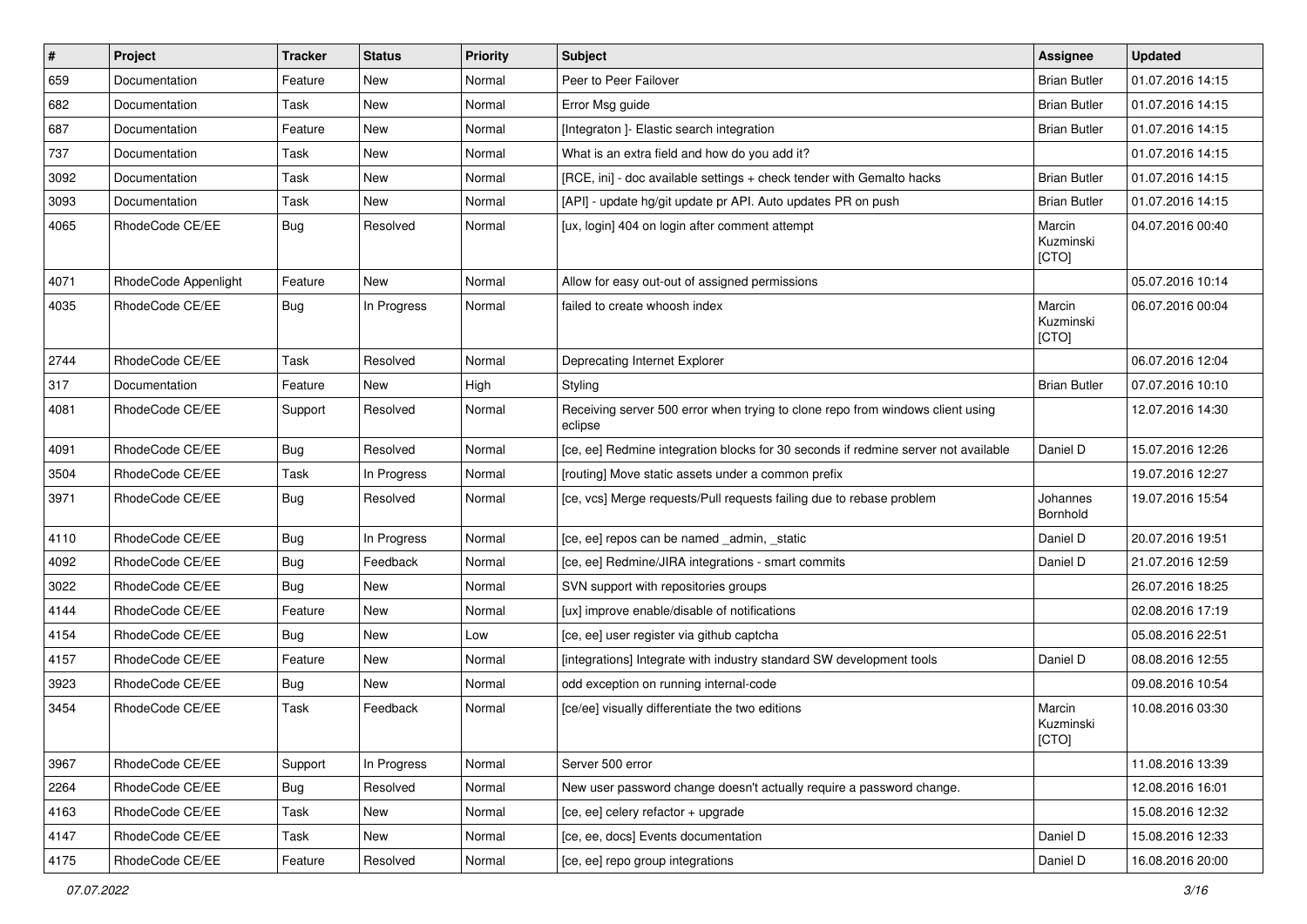| $\vert$ # | Project              | <b>Tracker</b> | <b>Status</b> | Priority | <b>Subject</b>                                                                                                     | <b>Assignee</b>              | <b>Updated</b>   |
|-----------|----------------------|----------------|---------------|----------|--------------------------------------------------------------------------------------------------------------------|------------------------------|------------------|
| 4173      | RhodeCode CE/EE      | <b>Bug</b>     | Resolved      | Urgent   | [ce, ee] mysql recycle pool timeout not working                                                                    | Daniel D                     | 16.08.2016 22:02 |
| 4116      | RhodeCode CE/EE      | Bug            | New           | High     | [ee] Starting EE or running paster commands like setup-rhodecode does not work<br>without setting LC_ALL properly. |                              | 18.08.2016 21:03 |
| 4182      | RhodeCode CE/EE      | Feature        | <b>New</b>    | Normal   | add direct link from notification to corresponding PR                                                              |                              | 19.08.2016 12:35 |
| 4188      | RhodeCode CE/EE      | Bug            | <b>New</b>    | Normal   | [tests, svn] changeset tests produce different results for svn                                                     |                              | 22.08.2016 09:54 |
| 4190      | RhodeCode CE/EE      | Bug            | New           | Normal   | [tests] fix or remove rst xss inline test                                                                          |                              | 22.08.2016 12:15 |
| 4180      | RhodeCode CE/EE      | Task           | Resolved      | Normal   | integrations: possible limit the updates sent                                                                      | Daniel D                     | 22.08.2016 12:22 |
| 4189      | RhodeCode CE/EE      | Bug            | <b>New</b>    | Normal   | [tests, git] count of commit ids is different for git than hg when comparing remote                                |                              | 22.08.2016 12:34 |
| 4191      | RhodeCode CE/EE      | Feature        | New           | Normal   | Add custom Image logo option to header                                                                             |                              | 22.08.2016 14:49 |
| 4184      | RhodeCode CE/EE      | Bug            | Resolved      | High     | fix content INT overflow bug                                                                                       | Marcin<br>Kuzminski<br>[CTO] | 23.08.2016 10:31 |
| 4140      | RhodeCode CE/EE      | Task           | Resolved      | Normal   | Check middleware chain status, and Verify that special middleware is catching<br>exceptions correctly              |                              | 23.08.2016 12:13 |
| 4166      | RhodeCode CE/EE      | Bug            | Resolved      | Urgent   | [ce] Rhodecode crashing after MySQL error                                                                          |                              | 23.08.2016 23:35 |
| 4202      | RhodeCode CE/EE      | Task           | Resolved      | Normal   | Polish the 503.html page                                                                                           | Daniel D                     | 30.08.2016 23:54 |
| 4181      | RhodeCode CE/EE      | Task           | Resolved      | Normal   | Integrations: allow root repos only integrations                                                                   | Daniel D                     | 31.08.2016 17:44 |
| 4213      | RhodeCode CE/EE      | Feature        | <b>New</b>    | High     | Embed PostgreSQL database                                                                                          | Marcin<br>Kuzminski<br>[CTO] | 03.09.2016 23:45 |
| 4216      | RhodeCode CE/EE      | Task           | <b>New</b>    | Normal   | [ux, renderers] implement consistent rendering for text fields                                                     |                              | 06.09.2016 11:46 |
| 4220      | RhodeCode Appenlight | Feature        | New           | Low      | Search params allow sorting of result.                                                                             |                              | 06.09.2016 16:33 |
| 4222      | RhodeCode CE/EE      | Feature        | <b>New</b>    | Normal   | Configurable detection of READMEs                                                                                  |                              | 09.09.2016 10:05 |
| 4153      | RhodeCode CE/EE      | Task           | Resolved      | Normal   | Optimize readme fetching by changing the system of readme detection                                                | Johannes<br>Bornhold         | 09.09.2016 10:17 |
| 4151      | RhodeCode CE/EE      | Task           | Resolved      | Normal   | [packaging] Subversion to current 1.9.X                                                                            |                              | 09.09.2016 10:18 |
| 4192      | RhodeCode CE/EE      | Feature        | Resolved      | Normal   | [ce, ee] slack/hipchat integrations group commits by branch pushed                                                 |                              | 09.09.2016 19:01 |
| 4223      | RhodeCode CE/EE      | Bug            | Resolved      | High     | [git, tags] annotated tags not appearing in UI                                                                     | Daniel D                     | 12.09.2016 06:12 |
| 4225      | RhodeCode CE/EE      | Feature        | Resolved      | Normal   | [ce, ee] repo group integrations cascade to child repo groups                                                      | Daniel D                     | 14.09.2016 11:12 |
| 4208      | RhodeCode CE/EE      | Bug            | New           | Normal   | [ce, ee] test errors get hidden by error page                                                                      | Daniel D                     | 14.09.2016 12:00 |
| 4179      | RhodeCode CE/EE      | Task           | New           | Normal   | [ce, ee] refine perms summary list                                                                                 | Daniel D                     | 14.09.2016 12:09 |
| 4226      | RhodeCode CE/EE      | Feature        | New           | Normal   | [settings, system info] add VCS and Channelstream status to System Info                                            |                              | 14.09.2016 16:45 |
| 4227      | RhodeCode CE/EE      | Support        | Resolved      | Normal   | VBScript files detected as text/plain - no syntax highlighting                                                     |                              | 14.09.2016 22:38 |
| 4194      | RhodeCode CE/EE      | Task           | Resolved      | Normal   | move svn http backend out of labs into a real VCS settings                                                         | Lisa Quatmann                | 14.09.2016 23:16 |
| 4199      | RhodeCode CE/EE      | Bug            | Resolved      | High     | investigate: ongoing SSL problems when switching to 4.X from 3.X                                                   | Johannes<br>Bornhold         | 15.09.2016 13:14 |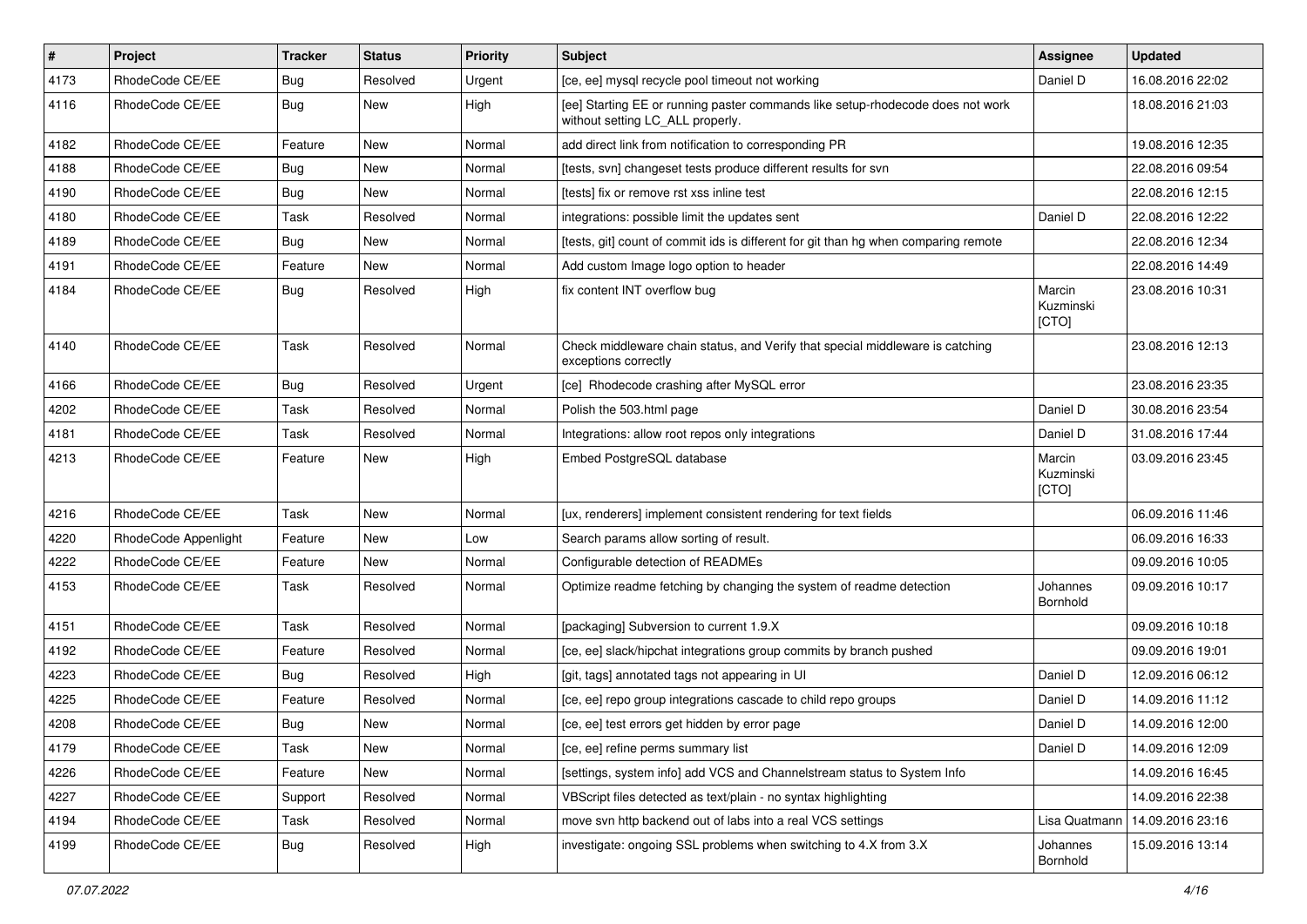| $\pmb{\#}$ | Project         | <b>Tracker</b> | <b>Status</b> | <b>Priority</b> | <b>Subject</b>                                                                                       | <b>Assignee</b>              | <b>Updated</b>   |
|------------|-----------------|----------------|---------------|-----------------|------------------------------------------------------------------------------------------------------|------------------------------|------------------|
| 4206       | RhodeCode CE/EE | Bug            | Resolved      | High            | Error creating SVN groups                                                                            |                              | 15.09.2016 13:24 |
| 4178       | RhodeCode CE/EE | Bug            | Resolved      | Normal          | RhodeCode EE OVA VM wont run on a ESX 6.0 host                                                       | Marcin<br>Kuzminski<br>[CTO] | 15.09.2016 13:25 |
| 1131       | RhodeCode CE/EE | Feature        | Resolved      | Normal          | Implement default reviewers for code review                                                          | Daniel D                     | 21.09.2016 18:28 |
| 4203       | RhodeCode CE/EE | Task           | Resolved      | Normal          | Get rid of svn.proxy.parent_path_root, and replace it with reading storage location<br>from Database | Martin<br>Bornhold           | 22.09.2016 14:31 |
| 4233       | RhodeCode CE/EE | Bug            | Resolved      | High            | slack, git push problem                                                                              | Daniel D                     | 26.09.2016 11:56 |
| 4121       | RhodeCode CE/EE | Bug            | Resolved      | Normal          | [ce, ee] server announcement has extra margin                                                        | Lisa Quatmann                | 26.09.2016 14:00 |
| 4243       | RhodeCode CE/EE | Support        | Resolved      | High            | Gist visibility update?                                                                              | Martin<br>Bornhold           | 27.09.2016 06:40 |
| 4244       | RhodeCode CE/EE | Support        | Resolved      | Normal          | mod_dav_svn template error when using auth_realm with spaces in it                                   | Martin<br><b>Bornhold</b>    | 28.09.2016 12:07 |
| 4247       | RhodeCode CE/EE | <b>Bug</b>     | Resolved      | Normal          | [vcs] Using current time as timestamp during archive creating leads to changing<br>hashes            | Martin<br><b>Bornhold</b>    | 28.09.2016 12:07 |
| 4254       | RhodeCode CE/EE | Bug            | Resolved      | Normal          | [frontend] 500 Internal Server Error with i18n-ed pages                                              | Lisa Quatmann                | 30.09.2016 14:38 |
| 4255       | RhodeCode CE/EE | Bug            | New           | Normal          | [translation, i18n] translation not being applied to integrations pages                              |                              | 30.09.2016 15:56 |
| 4256       | RhodeCode CE/EE | Bug            | New           | Normal          | [ce, ee, ux] Source code highlight colors conflict with red/green inserted/deleted<br>blocks         | Daniel D                     | 03.10.2016 05:00 |
| 3488       | RhodeCode CE/EE | Bug            | Resolved      | Normal          | [frontend, styling] update icon font                                                                 | Lisa Quatmann                | 04.10.2016 13:27 |
| 4238       | RhodeCode CE/EE | Task           | Resolved      | Normal          | default reviewers updates                                                                            | Daniel D                     | 06.10.2016 14:26 |
| 4268       | RhodeCode CE/EE | Bug            | Resolved      | High            | [ee] default reviewers from changed lines is returning wrong values                                  | Daniel D                     | 06.10.2016 14:35 |
| 4252       | RhodeCode CE/EE | Support        | New           | Normal          | Backup & Recovery                                                                                    |                              | 07.10.2016 19:47 |
| 4250       | RhodeCode CE/EE | <b>Bug</b>     | Resolved      | Normal          | Adding a reviewer into existing PR doesn't set a reason.                                             | Marcin<br>Kuzminski<br>[CTO] | 07.10.2016 20:05 |
| 4267       | RhodeCode CE/EE | Feature        | Resolved      | Normal          | [ce, ee] jira tracker integration wildcard project key support                                       | Daniel D                     | 10.10.2016 20:13 |
| 4224       | RhodeCode CE/EE | Bug            | Resolved      | Normal          | [docs] update docs re: removing old instances when switching editions                                | Lisa Quatmann                | 11.10.2016 15:36 |
| 4272       | RhodeCode CE/EE | Feature        | New           | Normal          | Better SPAM protection                                                                               |                              | 12.10.2016 11:14 |
| 4237       | RhodeCode CE/EE | Task           | Resolved      | Normal          | Enable HTTP support                                                                                  | Martin<br>Bornhold           | 12.10.2016 11:51 |
| 4273       | RhodeCode CE/EE | <b>Bug</b>     | Resolved      | Urgent          | GIT executable not seen by vcsserver                                                                 | Martin<br>Bornhold           | 13.10.2016 15:45 |
| 4269       | RhodeCode CE/EE | Support        | Resolved      | Normal          | Allow flash messages to be permanently surpressed                                                    | Marcin Lulek                 | 14.10.2016 12:46 |
| 4108       | RhodeCode CE/EE | Task           | Resolved      | Normal          | Release 4.2.2                                                                                        |                              | 14.10.2016 13:08 |
| 4245       | RhodeCode CE/EE | Task           | Resolved      | Normal          | Convert control command to use http mode by default                                                  | Marcin<br>Kuzminski<br>[CTO] | 14.10.2016 16:13 |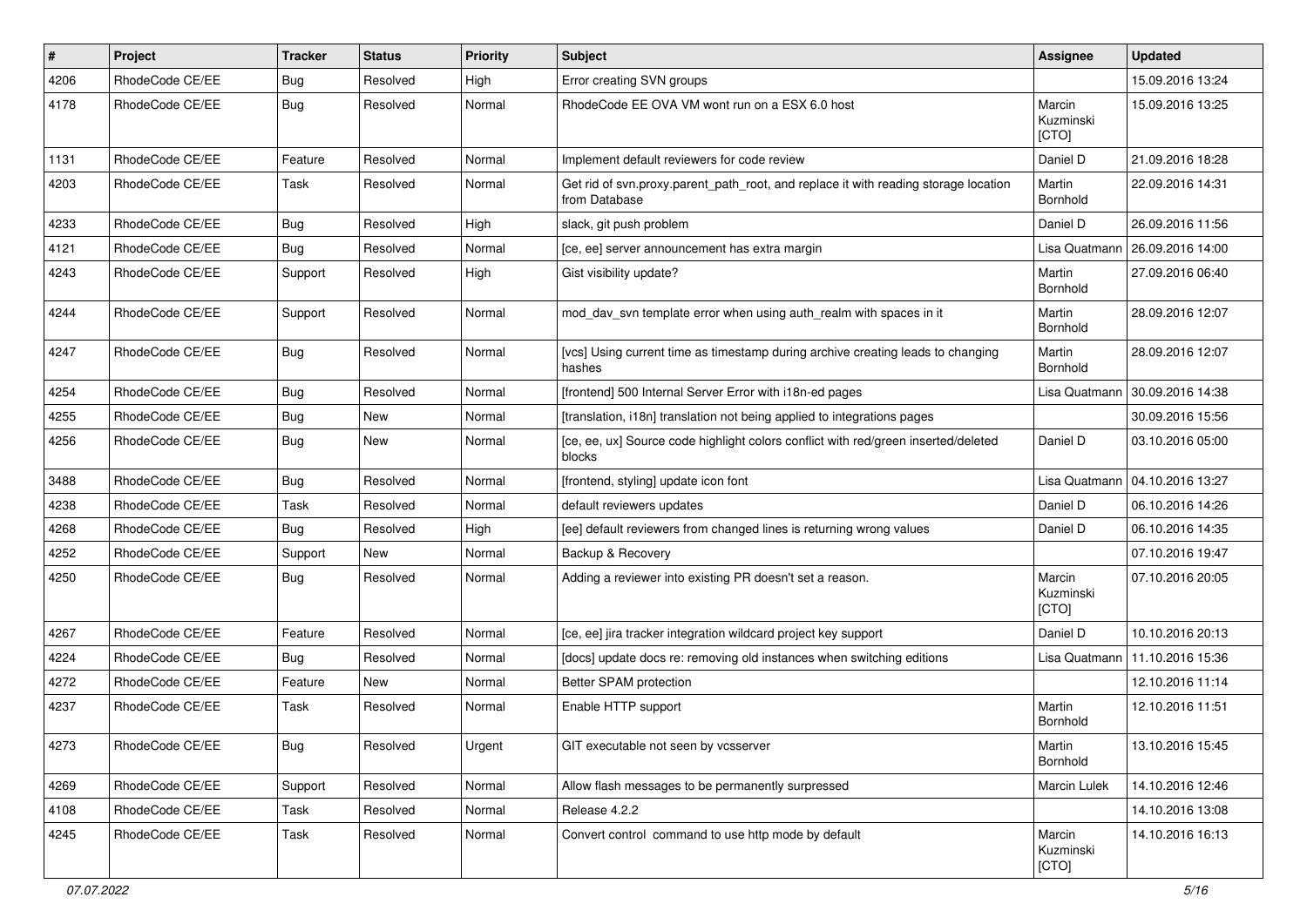| $\vert$ # | Project         | <b>Tracker</b> | <b>Status</b> | Priority | <b>Subject</b>                                                                                                       | <b>Assignee</b>              | <b>Updated</b>   |
|-----------|-----------------|----------------|---------------|----------|----------------------------------------------------------------------------------------------------------------------|------------------------------|------------------|
| 4266      | RhodeCode CE/EE | Bug            | Resolved      | Normal   | Error 500 on integrations page after setting up Webhook                                                              |                              | 17.10.2016 15:35 |
| 4285      | RhodeCode CE/EE | Bug            | <b>New</b>    | Normal   | Intermittent error while trying to create or fork a repository                                                       |                              | 17.10.2016 22:42 |
| 4278      | RhodeCode CE/EE | Bug            | Resolved      | Normal   | [admin] Clicking the save button in admin -> settings -> issue tracker leads to<br>exception if no patterns entered. | Daniel D                     | 18.10.2016 13:38 |
| 4281      | RhodeCode CE/EE | Task           | Resolved      | Normal   | Fix docs on To `increase database performance`                                                                       | Marcin<br>Kuzminski<br>[CTO] | 18.10.2016 16:39 |
| 4271      | RhodeCode CE/EE | Bug            | Resolved      | Normal   | Browsing new repository groups via SVN issue                                                                         | Martin<br>Bornhold           | 19.10.2016 11:11 |
| 4282      | RhodeCode CE/EE | Task           | Resolved      | Normal   | Add inode limit together with disk usage                                                                             | Marcin<br>Kuzminski<br>[CTO] | 19.10.2016 12:18 |
| 4289      | RhodeCode CE/EE | Task           | <b>New</b>    | Low      | [ce, ee] clean up pygments lexer functions + handling                                                                | Daniel D                     | 21.10.2016 14:44 |
| 4232      | RhodeCode CE/EE | Feature        | New           | Normal   | [ce, ee, pr, compare] redo diffs, support side by side diffs, html diffs                                             | Daniel D                     | 25.10.2016 15:40 |
| 1055      | RhodeCode CE/EE | Feature        | Resolved      | Normal   | [pr, vcs] Expose the shadow repository of a pull request                                                             | Martin<br>Bornhold           | 26.10.2016 10:33 |
| 4279      | RhodeCode CE/EE | Bug            | Resolved      | Normal   | re-captcha validation is broken                                                                                      | Martin<br>Bornhold           | 26.10.2016 22:27 |
| 3950      | RhodeCode CE/EE | <b>Bug</b>     | Resolved      | Normal   | [ce, ee] trying to merge pr against a deleted branch/bookmark breaks the pr page                                     | Martin<br>Bornhold           | 27.10.2016 16:12 |
| 4301      | RhodeCode CE/EE | Feature        | <b>New</b>    | Normal   | [API] toggle force_password_reset in api for Idap users                                                              |                              | 28.10.2016 15:43 |
| 4297      | RhodeCode CE/EE | Task           | Resolved      | Normal   | redo the my-pull-requests page to use the datagrid                                                                   | Marcin<br>Kuzminski<br>[CTO] | 01.11.2016 09:31 |
| 4277      | RhodeCode CE/EE | <b>Bug</b>     | Resolved      | Normal   | [frontend] System info page does not work correctly in safari.                                                       | Martin<br>Bornhold           | 04.11.2016 12:08 |
| 4003      | RhodeCode CE/EE | Task           | Resolved      | Normal   | User personal repository groups improvements                                                                         |                              | 07.11.2016 16:12 |
| 4296      | RhodeCode CE/EE | <b>Bug</b>     | Resolved      | Normal   | [ee] Can not create pull requests with reviewers.                                                                    | Daniel D                     | 07.11.2016 21:17 |
| 4303      | RhodeCode CE/EE | Support        | <b>New</b>    | Normal   | rhodecode instance                                                                                                   |                              | 08.11.2016 16:32 |
| 4305      | RhodeCode CE/EE | Task           | Resolved      | Normal   | Meta-tagging could be excluded from limit                                                                            |                              | 09.11.2016 19:27 |
| 4251      | RhodeCode CE/EE | Task           | Feedback      | High     | [customer] Pull request with subrepos                                                                                | Martin<br><b>Bornhold</b>    | 10.11.2016 17:52 |
| 4276      | RhodeCode CE/EE | Bug            | Resolved      | Normal   | System info page uses mercurial/git versions from RhodeCode instead of VCSServer   Marcin                            | Kuzminski<br>[CTO]           | 14.11.2016 21:19 |
| 4311      | RhodeCode CE/EE | Task           | Resolved      | Normal   | Diffs feedback                                                                                                       | Daniel D                     | 26.11.2016 14:10 |
| 4304      | RhodeCode CE/EE | Bug            | Resolved      | High     | Search: Internal Server Error                                                                                        |                              | 26.11.2016 16:26 |
| 4669      | RhodeCode CE/EE | Task           | New           | Normal   | disable pytest sugar on nix-build                                                                                    |                              | 01.12.2016 12:52 |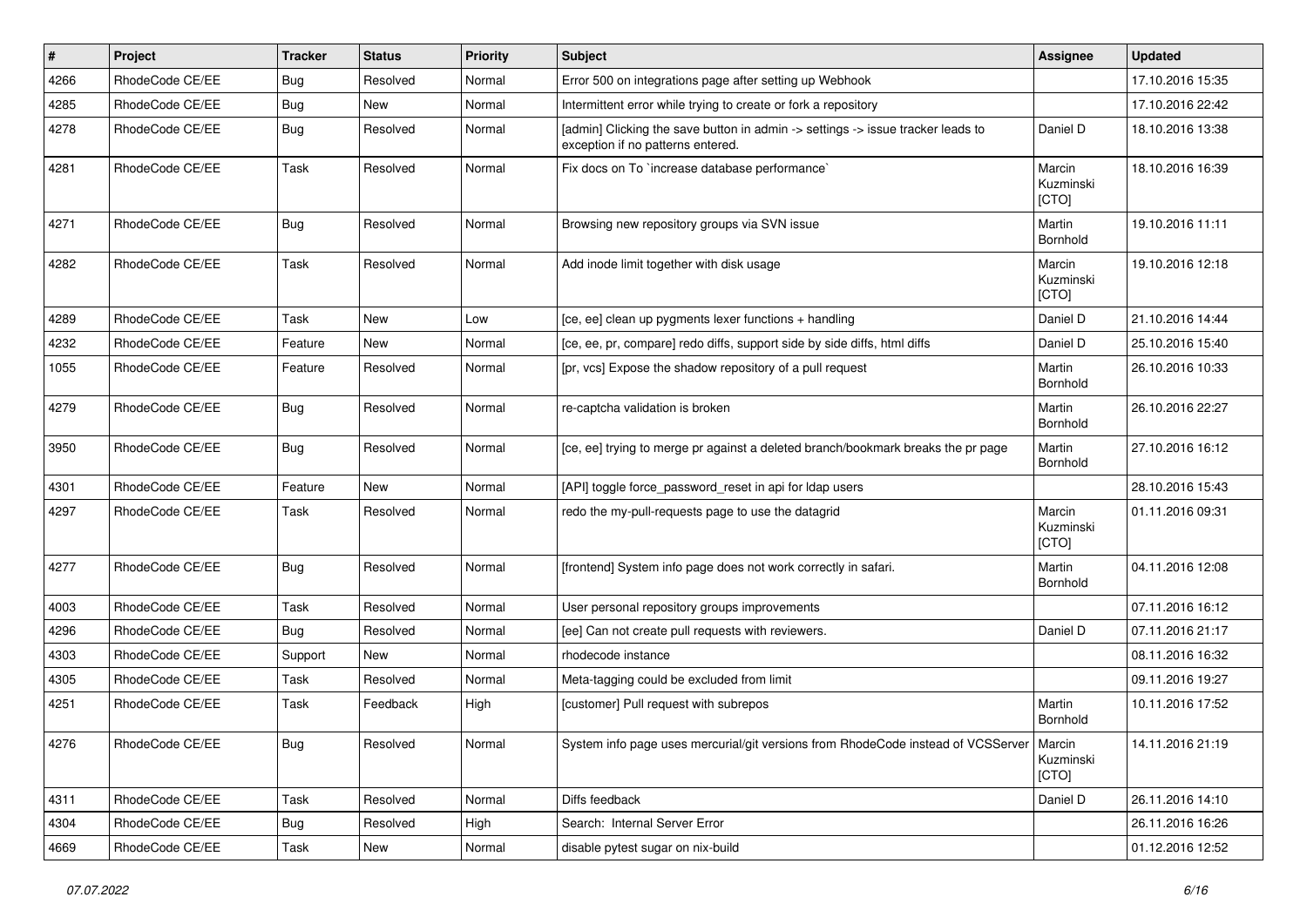| $\pmb{\#}$ | Project         | <b>Tracker</b> | <b>Status</b> | <b>Priority</b> | Subject                                                                                            | Assignee                     | <b>Updated</b>   |
|------------|-----------------|----------------|---------------|-----------------|----------------------------------------------------------------------------------------------------|------------------------------|------------------|
| 4666       | RhodeCode CE/EE | Task           | Resolved      | Normal          | Bump git and mercurial to latest versions                                                          |                              | 02.12.2016 19:01 |
| 4670       | RhodeCode CE/EE | Task           | Resolved      | Normal          | Release 4.5.1                                                                                      | Marcin<br>Kuzminski<br>[CTO] | 06.12.2016 21:13 |
| 4283       | RhodeCode CE/EE | Task           | Resolved      | Normal          | bump whoosh to 2.7.4 release                                                                       |                              | 13.12.2016 21:08 |
| 4675       | RhodeCode CE/EE | <b>Bug</b>     | Resolved      | Normal          | Disk free inodes are displayed incorrectly                                                         |                              | 13.12.2016 22:41 |
| 4676       | RhodeCode CE/EE | Bug            | Resolved      | Normal          | Some admin passwords can make installation fail                                                    |                              | 16.12.2016 16:16 |
| 4677       | RhodeCode CE/EE | Support        | Resolved      | High            | API get_repo_refs not working?                                                                     |                              | 19.12.2016 11:46 |
| 4678       | RhodeCode CE/EE | Task           | Resolved      | Normal          | Release 4.5.2                                                                                      |                              | 19.12.2016 17:32 |
| 5150       | RhodeCode CE/EE | Task           | Resolved      | Normal          | Password reset promts in my account should be hidden in accounts that are not of<br>type rhodecode | Marcin<br>Kuzminski<br>[CTO] | 02.01.2017 16:34 |
| 5153       | Documentation   | Bug            | Resolved      | Normal          | Documentation: /tmp permissions                                                                    |                              | 04.01.2017 13:02 |
| 5164       | RhodeCode CE/EE | <b>Bug</b>     | Resolved      | Normal          | non-web calls are leaking session objects                                                          |                              | 13.01.2017 01:30 |
| 4259       | RhodeCode CE/EE | Task           | Resolved      | Low             | Events, create post-create-user event                                                              | Daniel D                     | 30.01.2017 20:11 |
| 5184       | RhodeCode CE/EE | Task           | Resolved      | Normal          | bump pyramid to 1.7.X                                                                              |                              | 06.02.2017 21:50 |
| 1404       | RhodeCode CE/EE | <b>Bug</b>     | Resolved      | Normal          | clone of really huge git repo (4gb) causes pyro to explode                                         |                              | 07.02.2017 14:52 |
| 5198       | RhodeCode CE/EE | Task           | Resolved      | Normal          | remove pyro4 from enterprise                                                                       |                              | 07.02.2017 19:28 |
| 5201       | RhodeCode CE/EE | Task           | Resolved      | Normal          | API: implement describe-methods                                                                    |                              | 13.02.2017 15:57 |
| 5207       | RhodeCode CE/EE | Task           | Resolved      | Low             | Release 4.6.1                                                                                      |                              | 13.02.2017 18:04 |
| 5210       | RhodeCode CE/EE | Bug            | Resolved      | Normal          | webook problems                                                                                    |                              | 13.02.2017 19:43 |
| 4274       | RhodeCode CE/EE | <b>Bug</b>     | Resolved      | Normal          | 500 error when push big objects                                                                    |                              | 13.02.2017 19:53 |
| 5213       | RhodeCode CE/EE | Bug            | Resolved      | Normal          | Fixing Apache Proxy timeout issues                                                                 |                              | 14.02.2017 09:44 |
| 5218       | RhodeCode CE/EE | Bug            | <b>New</b>    | Normal          | 500 when forking repository, when using special chars in password.                                 |                              | 19.02.2017 21:46 |
| 5221       | RhodeCode CE/EE | Task           | Resolved      | Normal          | Missing comment type in emails                                                                     |                              | 19.02.2017 21:46 |
| 5227       | RhodeCode CE/EE | Bug            | New           | Normal          | 400 during a svn checkout, file with special chars                                                 |                              | 23.02.2017 17:43 |
| 5237       | Documentation   | Support        | <b>New</b>    | Normal          | documentation for DR                                                                               |                              | 06.03.2017 23:34 |
| 5235       | RhodeCode CE/EE | Task           | Resolved      | Normal          | relative image support                                                                             |                              | 10.03.2017 23:37 |
| 5248       | Documentation   | <b>Bug</b>     | <b>New</b>    | Normal          | Installation of rhodecode-tools                                                                    |                              | 16.03.2017 16:35 |
| 5256       | RhodeCode CE/EE | Feature        | New           | Normal          | Last repository access time.                                                                       |                              | 23.03.2017 16:34 |
| 4235       | RhodeCode CE/EE | Task           | Resolved      | High            | Support GIT LFS server                                                                             |                              | 23.03.2017 17:24 |
| 5257       | RhodeCode CE/EE | <b>Bug</b>     | New           | Normal          | Git repository with big binary file provokes error and strange behavior/memory leak<br>of RH.      | Marcin<br>Kuzminski<br>[CTO] | 23.03.2017 22:02 |
| 2817       | RhodeCode CE/EE | Feature        | Resolved      | Normal          | Make largefiles downloadable from the interface                                                    |                              | 27.03.2017 14:04 |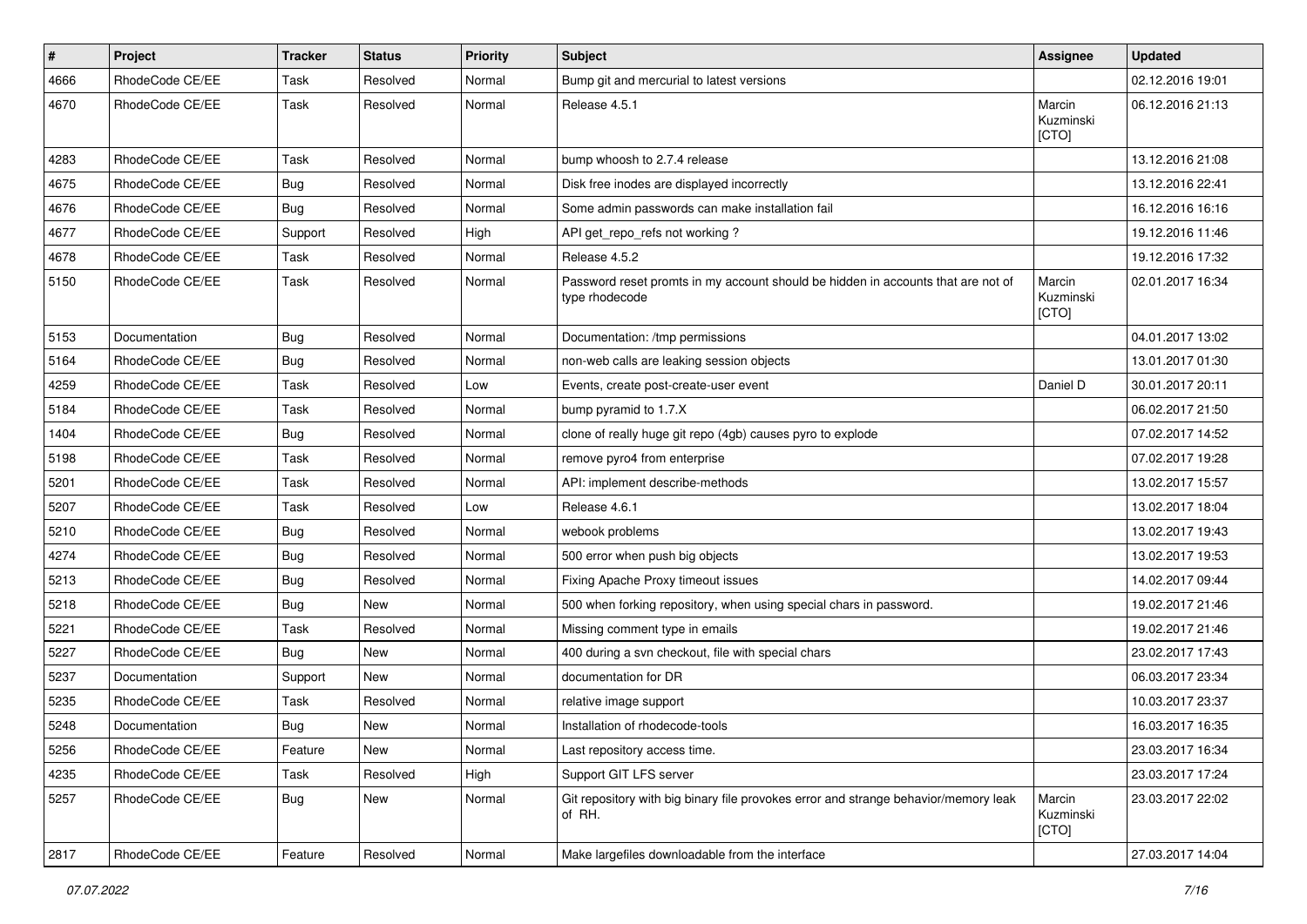| $\vert$ # | Project              | <b>Tracker</b> | <b>Status</b> | <b>Priority</b> | <b>Subject</b>                                                                    | Assignee                            | <b>Updated</b>   |
|-----------|----------------------|----------------|---------------|-----------------|-----------------------------------------------------------------------------------|-------------------------------------|------------------|
| 4306      | RhodeCode CE/EE      | Bug            | Resolved      | Normal          | Issue to push file with character # on a SVN                                      |                                     | 03.04.2017 16:44 |
| 5255      | RhodeCode CE/EE      | Support        | New           | Normal          | can't access issues created by me from mail                                       |                                     | 04.04.2017 11:28 |
| 5266      | RhodeCode CE/EE      | Bug            | Resolved      | Normal          | Validate if changes in target branches get's propagated on Pull request updates   |                                     | 05.04.2017 18:10 |
| 5271      | RhodeCode CE/EE      | Feature        | <b>New</b>    | Normal          | Private comments                                                                  |                                     | 07.04.2017 12:01 |
| 5273      | RhodeCode CE/EE      | Feature        | <b>New</b>    | Normal          | Comment status                                                                    |                                     | 07.04.2017 13:10 |
| 5259      | RhodeCode CE/EE      | Bug            | Resolved      | Normal          | user-journal storage changes                                                      |                                     | 12.04.2017 00:04 |
| 5277      | RhodeCode CE/EE      | Bug            | Resolved      | Normal          | table id=user list table - Ajax error                                             |                                     | 13.04.2017 01:04 |
| 5278      | RhodeCode CE/EE      | Feature        | <b>New</b>    | Normal          | Require support for git repositories of the form git://                           |                                     | 13.04.2017 15:20 |
| 5265      | RhodeCode CE/EE      | Task           | Resolved      | Normal          | Enable phases support                                                             |                                     | 11.05.2017 11:10 |
| 5225      | RhodeCode CE/EE      | Task           | Resolved      | Normal          | add tag of author/contribitor to comments                                         |                                     | 11.05.2017 11:10 |
| 4207      | RhodeCode CE/EE      | Feature        | Resolved      | Normal          | Support for obsolescence markers in changelog UI                                  |                                     | 19.05.2017 16:14 |
| 4219      | RhodeCode CE/EE      | Feature        | Resolved      | Normal          | [ce, ee] Add mandatory reviewers for pull requests                                | Marcin<br>Kuzminski<br>[CTO]        | 20.06.2017 15:23 |
| 5321      | RhodeCode CE/EE      | Feature        | Resolved      | Normal          | Audit logs                                                                        |                                     | 21.06.2017 12:49 |
| 5342      | RhodeCode Appenlight | Bug            | New           | Low             | Broken link [Applications Modify application]                                     |                                     | 21.06.2017 21:21 |
| 5269      | RhodeCode CE/EE      | Support        | New           | Normal          | Upgrade from RC EE 3.7.1 to RC EE 4.x                                             |                                     | 29.06.2017 19:36 |
| 5347      | Documentation        | Bug            | <b>New</b>    | Normal          | Post Install steps should include Apache or Nginx setup.                          |                                     | 06.07.2017 10:23 |
| 5348      | Documentation        | Bug            | <b>New</b>    | Normal          | Uninstall documentaion missing some steps                                         |                                     | 06.07.2017 10:25 |
| 4312      | RhodeCode CE/EE      | Task           | New           | Normal          | Storage location changes                                                          |                                     | 11.07.2017 13:31 |
| 4234      | RhodeCode CE/EE      | Task           | <b>New</b>    | Normal          | prepare and test RhodeCode VM image for AWS                                       | Marcin Lulek                        | 11.07.2017 13:32 |
| 4288      | RhodeCode CE/EE      | Task           | Resolved      | Normal          | [ce, ee] unify controllers that use diffs                                         | Daniel D                            | 02.08.2017 11:41 |
| 5337      | RhodeCode CE/EE      | Bug            | Resolved      | Normal          | Possible memory leak after few Git Pull Requests                                  |                                     | 08.08.2017 13:08 |
| 5375      | RhodeCode CE/EE      | Support        | Resolved      | Normal          | How do I configure "Go to" to just search repository names?                       |                                     | 16.08.2017 18:00 |
| 5376      | RhodeCode CE/EE      | Bug            | Resolved      | Normal          | error: pretxnchangegroup.acl hook failed: acl: user "" denied on branch "default" |                                     | 16.08.2017 19:45 |
| 5343      | RhodeCode CE/EE      | Task           | Resolved      | Normal          | SSH key management and SSH support                                                |                                     | 18.08.2017 23:50 |
| 5379      | RhodeCode CE/EE      | Bug            | Resolved      | Normal          | Journal RSS feed errors                                                           |                                     | 01.09.2017 16:40 |
| 5382      | RhodeCode CE/EE      | Feature        | <b>New</b>    | Normal          | Support for repository aliases                                                    | Marcin<br>Kuzminski<br><b>ICTOI</b> | 04.09.2017 15:17 |
| 5381      | RhodeCode CE/EE      | Bug            | Resolved      | Normal          | Email integration changeset links invalid                                         |                                     | 06.09.2017 12:29 |
| 5380      | RhodeCode CE/EE      | Bug            | Resolved      | Normal          | repo commits pageintion error                                                     |                                     | 06.09.2017 19:16 |
| 5203      | RhodeCode CE/EE      | Task           | Resolved      | Normal          | optimise large repos speed                                                        |                                     | 08.09.2017 16:10 |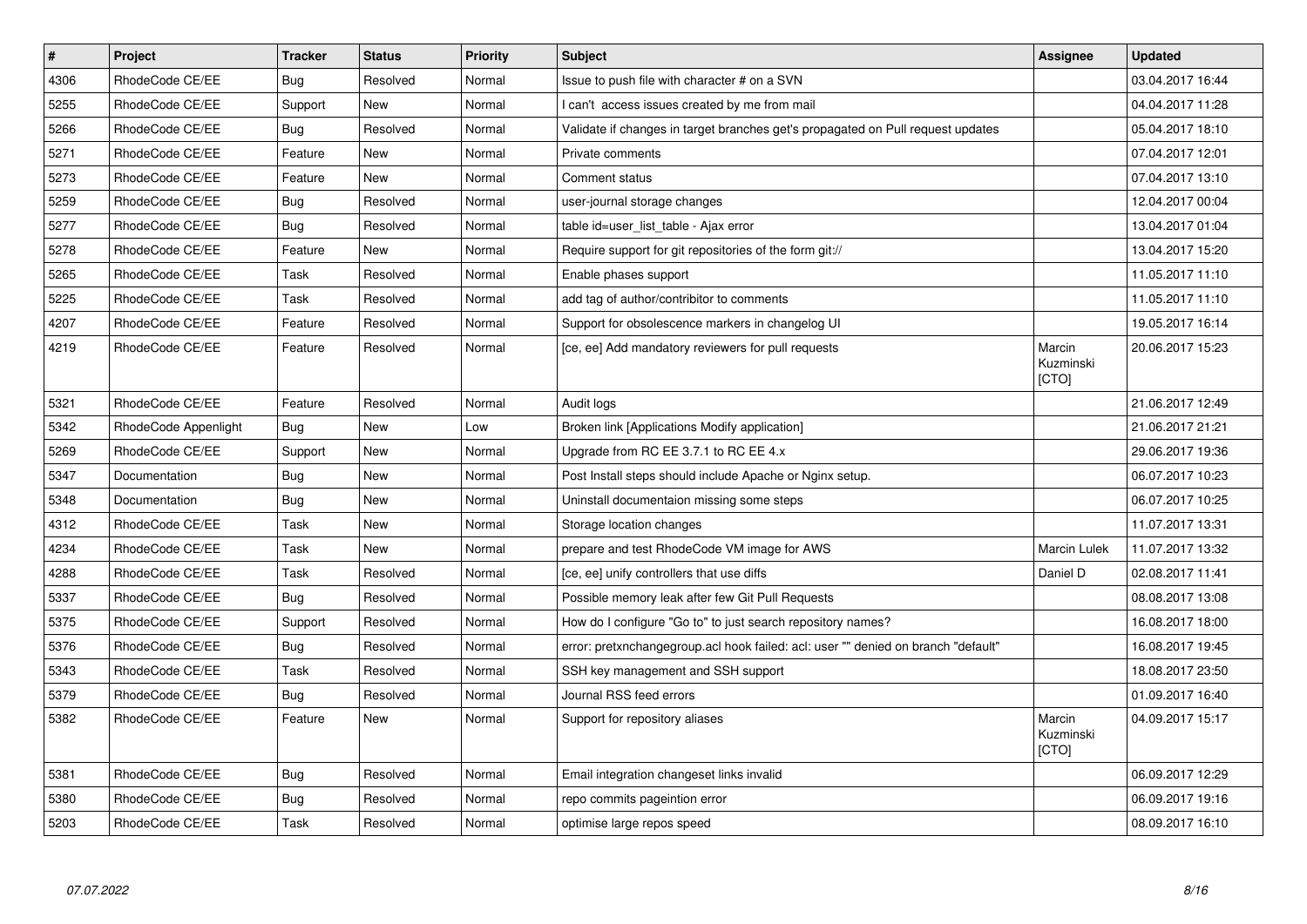| $\#$ | Project         | <b>Tracker</b> | <b>Status</b> | <b>Priority</b> | <b>Subject</b>                                                                                                                                                                       | Assignee                       | <b>Updated</b>   |
|------|-----------------|----------------|---------------|-----------------|--------------------------------------------------------------------------------------------------------------------------------------------------------------------------------------|--------------------------------|------------------|
| 4193 | RhodeCode CE/EE | Feature        | In Progress   | Normal          | Improve Filter Functionality in the Change Log                                                                                                                                       | Marcin<br>Kuzminski<br>[CTO]   | 22.09.2017 10:25 |
| 4299 | RhodeCode CE/EE | Task           | New           | Normal          | TEMPLATE repo groups                                                                                                                                                                 |                                | 22.09.2017 10:26 |
| 1457 | RhodeCode CE/EE | Feature        | New           | Normal          | add allow permissions inheritance on repo groups                                                                                                                                     |                                | 22.09.2017 10:27 |
| 4051 | RhodeCode CE/EE | Task           | New           | Normal          | [ux, renderering] Consistent formatting on text fields.                                                                                                                              |                                | 22.09.2017 10:27 |
| 5289 | RhodeCode CE/EE | Feature        | New           | High            | Ability to Upload/Replace a file using the UI                                                                                                                                        |                                | 22.09.2017 10:29 |
| 4197 | RhodeCode CE/EE | Task           | New           | Normal          | [ce, ee] get list of users with their permissions to a repository                                                                                                                    | Daniel D                       | 22.09.2017 10:30 |
| 5394 | RhodeCode CE/EE | Support        | New           | Normal          | SVN to Git / Mercurial Migration                                                                                                                                                     |                                | 03.10.2017 09:29 |
| 5396 | RhodeCode CE/EE | Feature        | Resolved      | Normal          | Merge state with shadow repo should be created during pull request                                                                                                                   |                                | 12.10.2017 21:57 |
| 5316 | RhodeCode CE/EE | Feature        | In Progress   | Normal          | UI should provide checkout URL for a SVN path                                                                                                                                        |                                | 06.11.2017 21:59 |
| 5400 | RhodeCode CE/EE | Task           | New           | Normal          | User group - subgroup support                                                                                                                                                        |                                | 06.11.2017 22:00 |
| 4169 | RhodeCode CE/EE | Task           | Resolved      | Normal          | re-architecture celery support                                                                                                                                                       |                                | 17.11.2017 19:21 |
| 4000 | RhodeCode CE/EE | Feature        | New           | Normal          | Make compare more functional                                                                                                                                                         | Marcin<br>Kuzminski<br>[CTO]   | 18.11.2017 19:11 |
| 5404 | RhodeCode CE/EE | Task           | New           | Normal          | Add an option to detach review rules when deleting an user                                                                                                                           |                                | 22.11.2017 11:23 |
| 5405 | RhodeCode CE/EE | Bug            | New           | Normal          | Add repository from UI leads to HTTP/404                                                                                                                                             |                                | 28.11.2017 11:39 |
| 5406 | RhodeCode CE/EE | <b>Bug</b>     | New           | Normal          | <b>Installer Fails</b>                                                                                                                                                               |                                | 01.12.2017 11:52 |
| 5202 | RhodeCode CE/EE | Task           | Resolved      | Normal          | run git gc and git repack on GIT repos when we have a scheduler via celery in<br>pyramid                                                                                             |                                | 04.12.2017 20:49 |
| 5423 | Documentation   | Support        | Resolved      | Normal          | API-Documentation for Method "create_repo_group" faulty                                                                                                                              |                                | 22.01.2018 16:23 |
| 5410 | RhodeCode CE/EE | Bug            | New           | Normal          | After converting to CE, we get the following error when trying to view some repos in<br>the UI: "UnicodeDecodeError: 'ascii' codec can't decode byte" (full error in<br>Description) |                                | 25.01.2018 20:45 |
| 5433 | RhodeCode CE/EE | Bug            | Resolved      | High            | RhodeCode Community 4.11 doesn't handle HG largefiles extension                                                                                                                      |                                | 01.02.2018 20:08 |
| 4246 | RhodeCode CE/EE | Task           | New           | Normal          | [ce, ee, vcs, git] add tests for annotated git tags                                                                                                                                  | Daniel D                       | 13.02.2018 18:03 |
| 5436 | RhodeCode CE/EE | Bug            | Resolved      | High            | Unable To Open Pull Request in 4.11.2                                                                                                                                                |                                | 14.02.2018 11:14 |
| 5439 | Documentation   | Bug            | <b>New</b>    | Low             | JIRA Integration description: Wrong sample link                                                                                                                                      |                                | 14.02.2018 14:25 |
| 5386 | RhodeCode CE/EE | Task           | Resolved      | Normal          | Increase security for Email Change                                                                                                                                                   | Marcin<br>Kuzminski<br>[CTO]   | 17.02.2018 17:29 |
| 2844 | RhodeCode CE/EE | Task           | New           | Normal          | Update Bcrypt to a maintained version                                                                                                                                                |                                | 17.02.2018 20:37 |
| 5326 | RhodeCode CE/EE | Task           | Resolved      | Normal          | Public usergroup profile                                                                                                                                                             | <b>Bartłomiej</b><br>Wołyńczyk | 22.02.2018 15:44 |
| 5412 | RhodeCode CE/EE | <b>Bug</b>     | Resolved      | Normal          | Webhook for "pullrequest commented" event returns incomplete data                                                                                                                    |                                | 27.02.2018 18:00 |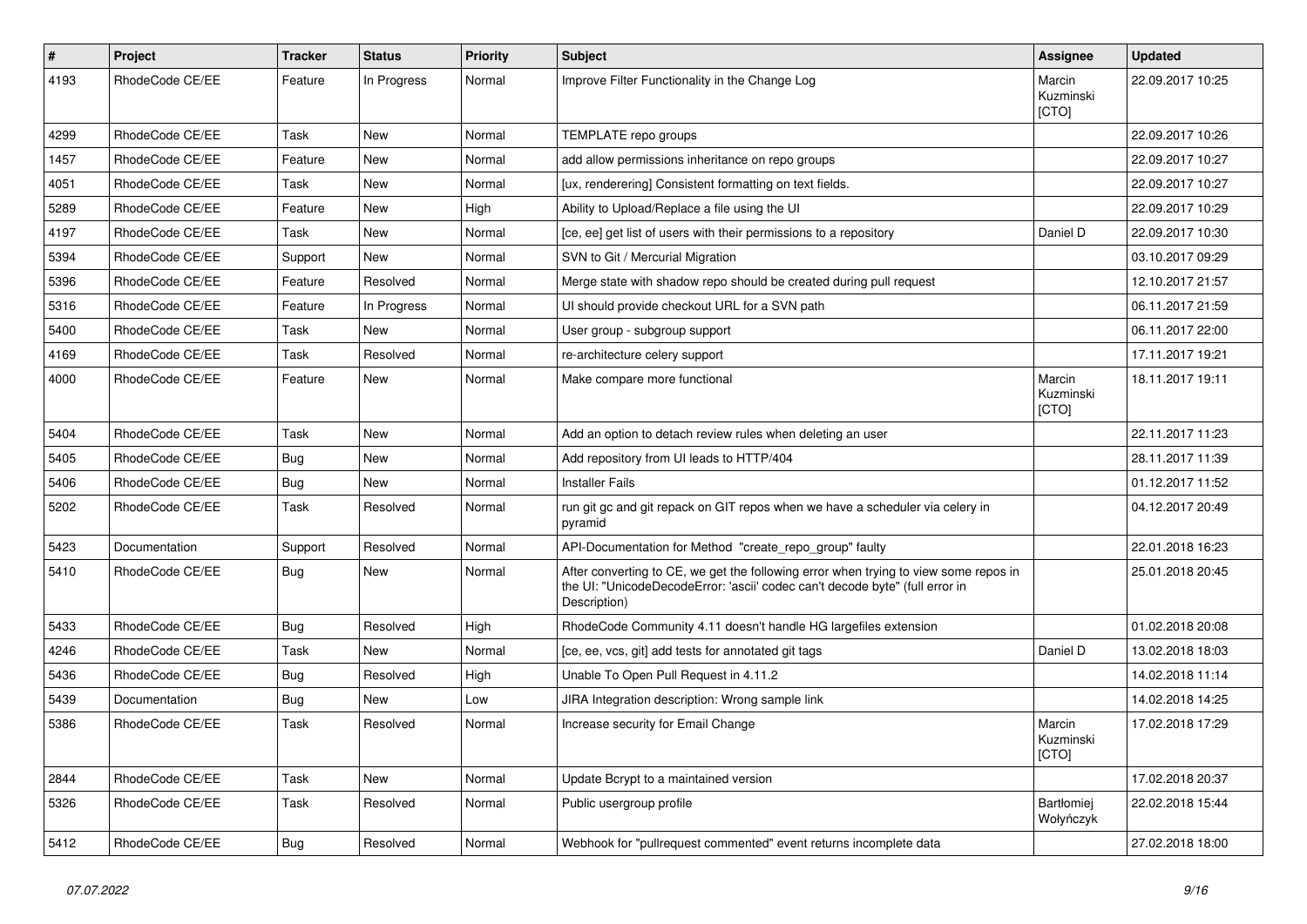| $\sharp$ | Project         | <b>Tracker</b> | <b>Status</b> | Priority | <b>Subject</b>                                                                                             | <b>Assignee</b>              | <b>Updated</b>   |
|----------|-----------------|----------------|---------------|----------|------------------------------------------------------------------------------------------------------------|------------------------------|------------------|
| 5371     | RhodeCode CE/EE | Bug            | New           | Normal   | Comment times in Pull Requests are off by 1 day                                                            |                              | 10.04.2018 15:11 |
| 5414     | RhodeCode CE/EE | Bug            | <b>New</b>    | High     | When Opening New Pull Request, Target Revision Default Is Undesireable                                     |                              | 11.04.2018 23:20 |
| 5457     | RhodeCode CE/EE | Bug            | Resolved      | Normal   | Internal server error on full-text search settings page with Elasticsearch                                 |                              | 16.04.2018 09:08 |
| 4120     | RhodeCode CE/EE | Task           | New           | Normal   | [ce] replace get_repo_nodes api                                                                            | Daniel D                     | 17.04.2018 21:49 |
| 4045     | RhodeCode CE/EE | Task           | <b>New</b>    | Normal   | File permissions                                                                                           |                              | 17.04.2018 21:49 |
| 4109     | RhodeCode CE/EE | Bug            | New           | Normal   | [files] The "switch to commit" widget is broken after using browser back button                            |                              | 17.04.2018 21:50 |
| 4290     | RhodeCode CE/EE | Task           | <b>New</b>    | Normal   | Allow to transplant the review status to merged commits                                                    |                              | 17.04.2018 21:50 |
| 5391     | RhodeCode CE/EE | Task           | Resolved      | High     | Secure Email change                                                                                        |                              | 17.04.2018 21:50 |
| 5270     | RhodeCode CE/EE | Task           | <b>New</b>    | Normal   | Comments updates                                                                                           | Bartłomiej<br>Wołyńczyk      | 17.04.2018 21:51 |
| 3364     | RhodeCode CE/EE | Support        | <b>New</b>    | High     | Allow Specifying the Commit Message for Pull Request Merges                                                |                              | 17.04.2018 21:51 |
| 4074     | RhodeCode CE/EE | Feature        | New           | Normal   | Edit review comment                                                                                        | Bartłomiej<br>Wołyńczyk      | 17.04.2018 21:51 |
| 5444     | RhodeCode CE/EE | Bug            | Resolved      | Normal   | Error while creating a pull request on a Mercurial repository                                              |                              | 17.04.2018 22:29 |
| 5471     | RhodeCode CE/EE | Bug            | <b>New</b>    | Normal   | Webhook integration failing: need more than 3 values to unpack                                             |                              | 01.06.2018 02:26 |
| 5475     | RhodeCode CE/EE | Bug            | <b>New</b>    | Normal   | Unable to locate user in OpenLDAP directory via Idaps                                                      |                              | 08.06.2018 20:06 |
| 5441     | RhodeCode CE/EE | Feature        | <b>New</b>    | Low      | Some files not parsed as XML files                                                                         | Marcin<br>Kuzminski<br>[CTO] | 12.06.2018 12:23 |
| 4089     | RhodeCode CE/EE | Bug            | Resolved      | Normal   | svn repository does not exist                                                                              |                              | 12.06.2018 12:29 |
| 5187     | RhodeCode CE/EE | Feature        | Resolved      | Normal   | changelog dynamic loading of commits                                                                       |                              | 12.06.2018 12:31 |
| 5460     | RhodeCode CE/EE | Bug            | New           | Low      | Repo creation stuck when remote clone returns partial http code 500                                        |                              | 06.07.2018 19:14 |
| 5484     | RhodeCode CE/EE | Support        | <b>New</b>    | Normal   | Setting up ssh, remote hg not found                                                                        |                              | 06.07.2018 23:41 |
| 5462     | RhodeCode CE/EE | Bug            | <b>New</b>    | Normal   | create_repo api fails with celery enabled                                                                  |                              | 10.07.2018 17:49 |
| 5489     | RhodeCode CE/EE | Bug            | Resolved      | High     | grant_user_permission_to_repo_group API call fails to set permissions on child<br>repos                    |                              | 11.07.2018 09:57 |
| 5408     | Documentation   | Task           | Resolved      | Low      | Upate nginx documentation for non standard SSL port                                                        |                              | 12.07.2018 23:21 |
| 5450     | RhodeCode Tools | <b>Bug</b>     | <b>New</b>    | Normal   | rhodecode-api get license info no longer works                                                             |                              | 17.07.2018 15:01 |
| 5492     | RhodeCode CE/EE | <b>Bug</b>     | <b>New</b>    | Normal   | VCSServer + SVN 1.10                                                                                       |                              | 26.07.2018 15:01 |
| 5496     | RhodeCode CE/EE | Support        | New           | Normal   | database migration 4.11.6 mysql to 4.12.4 postgres                                                         |                              | 27.08.2018 21:17 |
| 5461     | RhodeCode CE/EE | Bug            | Resolved      | Normal   | Changes to user group permissions via API are not audit logged                                             |                              | 30.08.2018 09:47 |
| 5491     | RhodeCode CE/EE | Support        | New           | Urgent   | Upgrade RhodeCode Community + VCSSERVER from 4.10.4 to 4.12.4, pull request<br>stop working with reviewers |                              | 30.08.2018 09:47 |
| 5468     | RhodeCode CE/EE | Support        | New           | Normal   | Check logic for updating last commit for repository groups                                                 |                              | 30.08.2018 09:47 |
| 4044     | RhodeCode CE/EE | Feature        | Resolved      | Normal   | <b>Branch permissions</b>                                                                                  |                              | 30.08.2018 09:48 |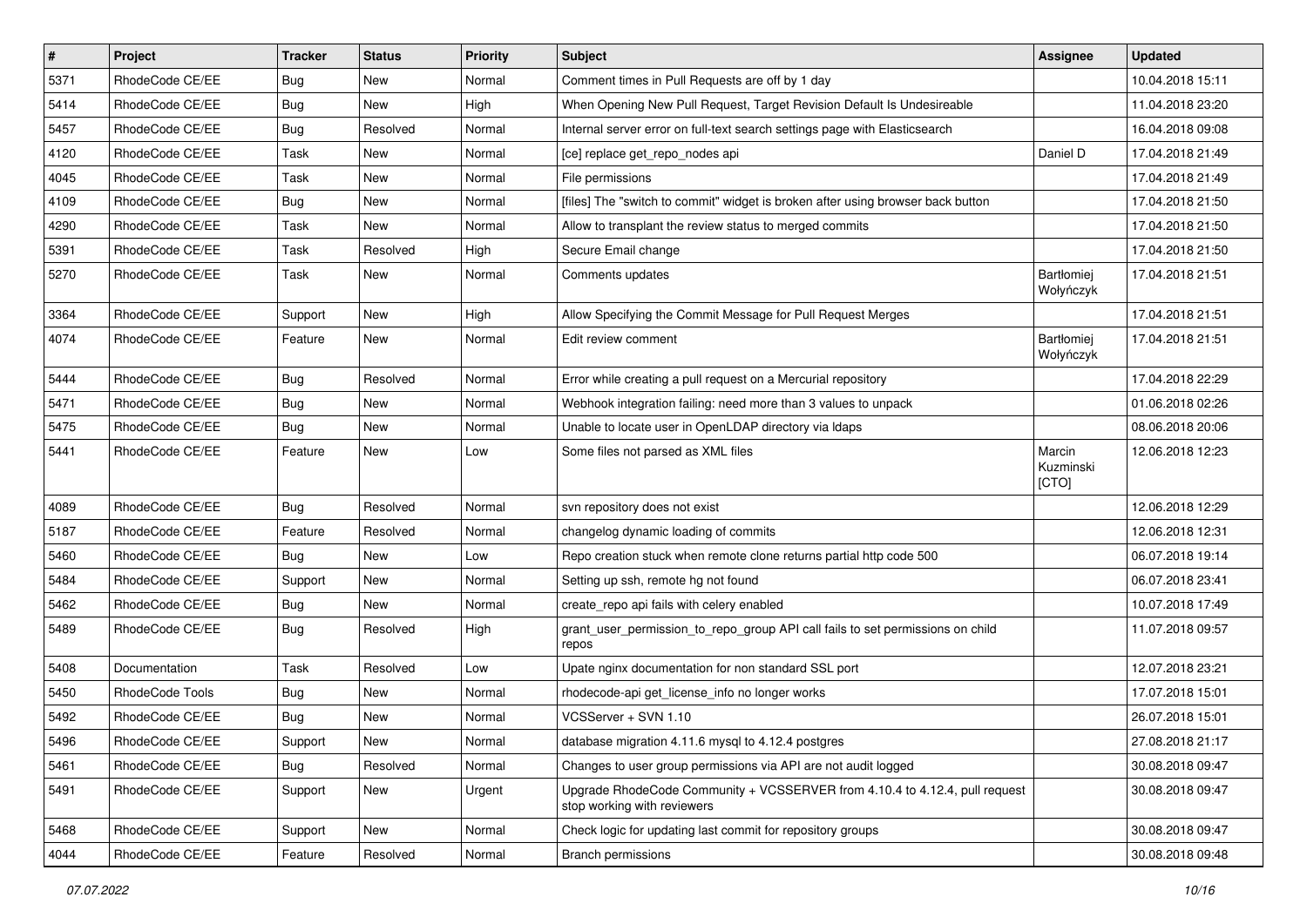| $\pmb{\#}$ | Project                  | <b>Tracker</b> | <b>Status</b> | <b>Priority</b> | Subject                                                                                                                           | <b>Assignee</b>              | <b>Updated</b>   |
|------------|--------------------------|----------------|---------------|-----------------|-----------------------------------------------------------------------------------------------------------------------------------|------------------------------|------------------|
| 5497       | RhodeCode CE/EE          | Support        | New           | Normal          | hg push hangs                                                                                                                     |                              | 30.08.2018 22:15 |
| 5495       | RhodeCode CE/EE          | Support        | New           | Normal          | Idap to crowd users_groups sync source                                                                                            |                              | 10.09.2018 22:09 |
| 5499       | RhodeCode CE/EE          | Support        | New           | Normal          | ERROR [celery.worker.consumer.consumer] consumer: Cannot connect                                                                  |                              | 11.09.2018 08:39 |
| 5500       | RhodeCode CE/EE          | Bug            | New           | Normal          | How to enable/set "RC_SKIP_HOOKS" to disable svn hooks?                                                                           |                              | 02.10.2018 07:45 |
| 5504       | RhodeCode CE/EE          | Feature        | <b>New</b>    | Normal          | Buttons to copy commit hash and to expand the commit message in the repo<br>summary view                                          |                              | 26.10.2018 00:59 |
| 5506       | RhodeCode CE/EE          | Bug            | <b>New</b>    | Normal          | Web UI fonts are not looking good and is difficult to read for people with low vision                                             |                              | 26.10.2018 09:38 |
| 5304       | RhodeCode CE/EE          | <b>Bug</b>     | Resolved      | Normal          | Email template not correct                                                                                                        |                              | 31.10.2018 08:36 |
| 5297       | RhodeCode CE/EE          | <b>Bug</b>     | Resolved      | Normal          | Locale fails on a SuSE system                                                                                                     |                              | 31.10.2018 08:36 |
| 5482       | RhodeCode CE/EE          | <b>Bug</b>     | Resolved      | Normal          | Changing a repo's 'Remote pull uri' in its Settings fails with 'No repo type specified'                                           |                              | 31.10.2018 08:37 |
| 5503       | RhodeCode CE/EE          | Support        | New           | Normal          | failed to upgrade to 4.13.3                                                                                                       |                              | 06.11.2018 18:28 |
| 5512       | RhodeCode CE/EE          | <b>Bug</b>     | New           | Normal          | Show commit phase in summary view                                                                                                 |                              | 09.11.2018 21:37 |
| 5511       | RhodeCode CE/EE          | Feature        | <b>New</b>    | Normal          | New feature to synchronize the fork with the remote repo from the summary page                                                    |                              | 13.11.2018 01:23 |
| 5509       | RhodeCode CE/EE          | <b>Bug</b>     | New           | Normal          | Remove `!important attributes` from UI elements                                                                                   |                              | 07.12.2018 07:40 |
| 5502       | RhodeCode CE/EE          | <b>Bug</b>     | Resolved      | High            | 500 error when using multiple custom branch permissions                                                                           |                              | 07.12.2018 09:49 |
| 5505       | RhodeCode CE/EE          | <b>Bug</b>     | Resolved      | Normal          | Notification emails from RhodeCode is garbled in Outlook 2016 web client                                                          |                              | 07.12.2018 09:49 |
| 5517       | RhodeCode CE/EE          | Bug            | Resolved      | Urgent          | Problem with upgrading to Community-4.15                                                                                          |                              | 11.12.2018 06:32 |
| 5519       | RhodeCode CE/EE          | Bug            | New           | High            | User unable to fork the repo despite setting Repository Forking to Disabled                                                       |                              | 11.12.2018 22:21 |
| 5524       | RhodeCode CE/EE          | Bug            | New           | High            | Cannot log into RhodeCode anymore                                                                                                 |                              | 15.01.2019 17:08 |
| 5442       | RhodeCode CE/EE          | Feature        | Resolved      | Low             | Preview of Jupyter notebooks                                                                                                      | Marcin<br>Kuzminski<br>[CTO] | 16.01.2019 16:33 |
| 5527       | RhodeCode CE/EE          | Support        | <b>New</b>    | Normal          | API: expose human readable failure reason                                                                                         |                              | 30.01.2019 17:43 |
| 5529       | Documentation            | Support        | New           | Normal          | Documentation does not detail watched repositories                                                                                |                              | 07.02.2019 00:16 |
| 5530       | RhodeCode CE/EE          | Bug            | Resolved      | Normal          | Email integration has incorrect url                                                                                               |                              | 09.02.2019 10:33 |
| 5535       | <b>RhodeCode Control</b> | Bug            | <b>New</b>    | Normal          | improper rollback on upgrade failure                                                                                              |                              | 09.02.2019 21:12 |
| 5533       | RhodeCode Control        | Feature        | In Progress   | Normal          | Support busybox tar                                                                                                               |                              | 09.02.2019 22:09 |
| 5534       | RhodeCode Control        | Feature        | New           | Normal          | extract/preload subcommand                                                                                                        |                              | 14.02.2019 14:45 |
| 5538       | RhodeCode CE/EE          | Bug            | New           | Normal          | internal server error (UnicodeDecodeError) during rhodecode-index request                                                         |                              | 20.02.2019 14:43 |
| 5540       | RhodeCode CE/EE          | Bug            | New           | Normal          | Rhode Code 4.15.2 VCS Caching(?) behaviour                                                                                        |                              | 25.02.2019 17:01 |
| 5543       | RhodeCode CE/EE          | Feature        | New           | Normal          | Repo API should have equivalent get_repo_audit_logs() to User API call<br>get_user_audit_logs()                                   |                              | 26.02.2019 12:22 |
| 5544       | RhodeCode CE/EE          | Support        | Resolved      | Normal          | Use of authentication token with LDAP account results in account lockout when max<br>bad password attempts are configured in LDAP |                              | 27.02.2019 10:09 |
| 5545       | RhodeCode CE/EE          | <b>Bug</b>     | New           | Normal          | Merge commit to contain the username/reponame of the origin                                                                       |                              | 28.02.2019 13:46 |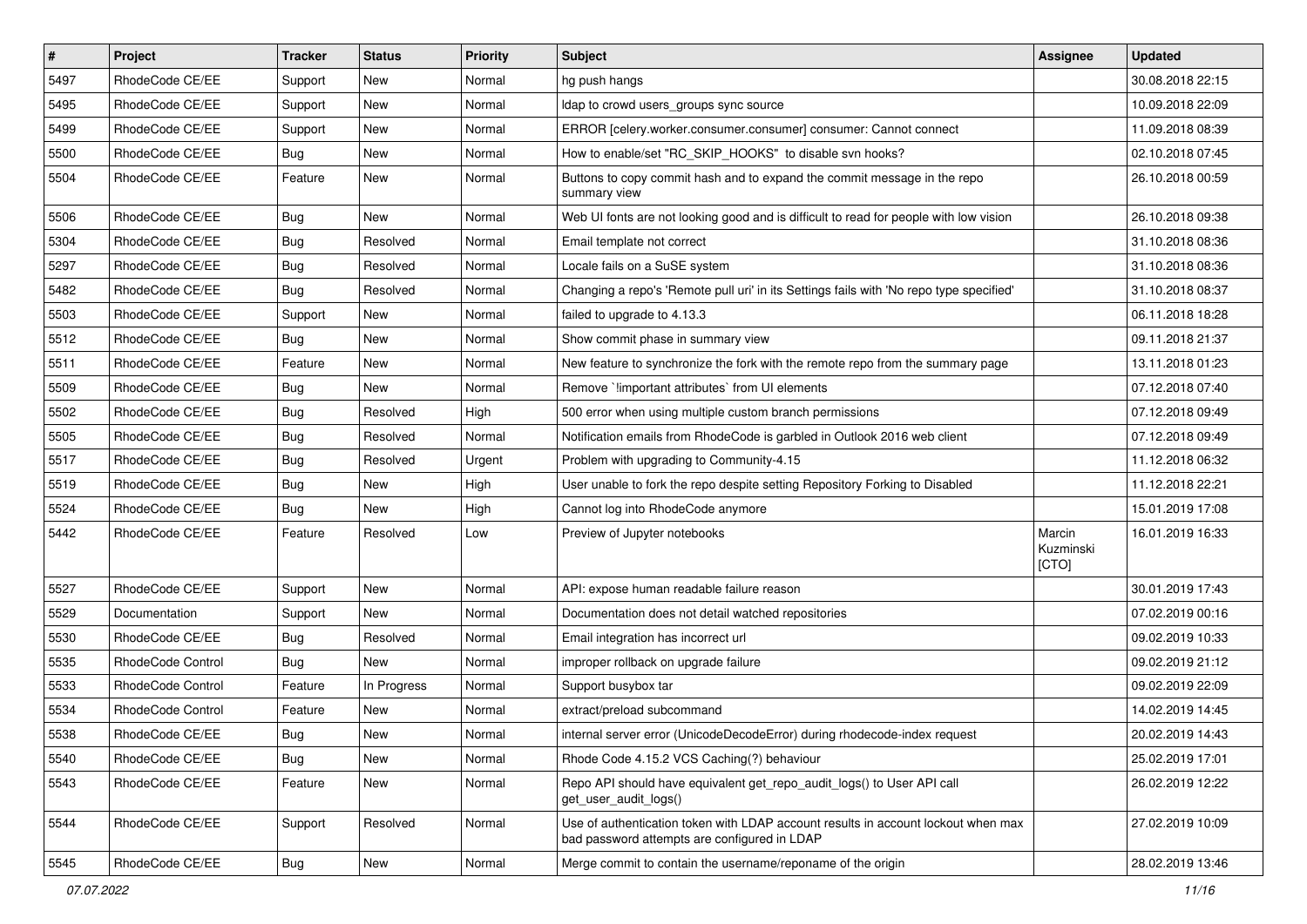| $\sharp$ | Project           | <b>Tracker</b> | <b>Status</b> | Priority | <b>Subject</b>                                                                                                    | <b>Assignee</b>    | <b>Updated</b>   |
|----------|-------------------|----------------|---------------|----------|-------------------------------------------------------------------------------------------------------------------|--------------------|------------------|
| 5515     | RhodeCode CE/EE   | <b>Bug</b>     | Resolved      | Normal   | PR default reviewer is incorrect                                                                                  |                    | 28.02.2019 13:52 |
| 5521     | RhodeCode CE/EE   | Bug            | Resolved      | Normal   | Proxing SVN http requests does not work when using prefix for rhodecode.                                          |                    | 28.02.2019 13:52 |
| 5522     | RhodeCode CE/EE   | <b>Bug</b>     | Resolved      | Low      | vcsserver fails when url contains extra "/"                                                                       |                    | 28.02.2019 13:52 |
| 5520     | RhodeCode CE/EE   | Feature        | Resolved      | Normal   | Show the head commits shas when the merge is prevented due to multiple heads                                      |                    | 28.02.2019 13:52 |
| 5490     | RhodeCode CE/EE   | Bug            | Resolved      | Normal   | Changes to repo group permissions via API are not audit logged                                                    |                    | 28.02.2019 13:52 |
| 5528     | RhodeCode CE/EE   | Bug            | Resolved      | High     | Empty Unicode file causes the PR to return HTTP 500                                                               |                    | 28.02.2019 13:52 |
| 5537     | RhodeCode CE/EE   | Task           | Resolved      | Normal   | Add owner to create pull request API                                                                              |                    | 28.02.2019 13:52 |
| 5536     | RhodeCode CE/EE   | Feature        | Resolved      | Low      | Ability to disable server-side SSH key generation                                                                 |                    | 28.02.2019 13:52 |
| 5547     | RhodeCode CE/EE   | Bug            | New           | Normal   | UI not consistent between Firefox and Chrome                                                                      |                    | 01.03.2019 23:35 |
| 5546     | RhodeCode CE/EE   | Support        | Resolved      | Normal   | experiments with mercurial 4.9                                                                                    |                    | 26.03.2019 09:23 |
| 5494     | RhodeCode CE/EE   | <b>Bug</b>     | <b>New</b>    | Normal   | rccontrol's python package management causes slow VCS SSH                                                         |                    | 02.04.2019 11:56 |
| 5395     | RhodeCode CE/EE   | Support        | Resolved      | Normal   | Svn protocols and performance                                                                                     |                    | 04.04.2019 18:08 |
| 5550     | RhodeCode CE/EE   | Bug            | <b>New</b>    | Normal   | 500 Internal Server Error   The server has either erred or is incapable of performing<br>the requested operation. |                    | 18.04.2019 17:12 |
| 5551     | Documentation     | Bug            | <b>New</b>    | Normal   | Mention LargeFile and LFS in the Backup page                                                                      |                    | 21.04.2019 20:58 |
| 5552     | RhodeCode CE/EE   | Feature        | New           | High     | PR dependency across repos                                                                                        |                    | 22.06.2019 01:15 |
| 5559     | RhodeCode CE/EE   | Bug            | <b>New</b>    | Normal   | Timezone handling issue on repos list                                                                             |                    | 07.07.2019 22:19 |
| 5513     | RhodeCode CE/EE   | Bug            | Resolved      | High     | Gist: GitHub flavoured markdown gist creation fails                                                               |                    | 07.07.2019 22:21 |
| 5548     | RhodeCode CE/EE   | Feature        | <b>New</b>    | Normal   | Initial Search API                                                                                                | Peter Colledge     | 07.07.2019 22:21 |
| 5399     | RhodeCode CE/EE   | <b>Bug</b>     | In Progress   | High     | Issues with Git LFS integration                                                                                   |                    | 07.07.2019 22:21 |
| 5558     | RhodeCode CE/EE   | <b>Bug</b>     | Resolved      | Low      | Commit compare window covers text                                                                                 |                    | 08.07.2019 18:12 |
| 5553     | RhodeCode CE/EE   | Bug            | New           | Normal   | Exceptions Tracker - Exception ID: 140095575901360 after upgrade to the lastes<br>version                         | Thierry<br>Wynsdau | 10.07.2019 10:33 |
| 5507     | RhodeCode CE/EE   | Bug            | Resolved      | Normal   | Markdown rendering needs improvement                                                                              |                    | 15.08.2019 15:40 |
| 5570     | RhodeCode CE/EE   | Bug            | New           | Normal   | Remap repositories always fail in RhodeCode community                                                             |                    | 04.10.2019 14:50 |
| 5571     | RhodeCode CE/EE   | Bug            | Resolved      | Normal   | redmine does not work with firefox any more                                                                       |                    | 25.10.2019 12:38 |
| 5557     | RhodeCode CE/EE   | Bug            | Resolved      | Normal   | Consider removing slashes from the RSS feed names                                                                 |                    | 31.10.2019 19:54 |
| 5541     | RhodeCode CE/EE   | Support        | New           | Normal   | <b>SVN Settings: Repository Patterns</b>                                                                          |                    | 16.12.2019 15:35 |
| 5200     | RhodeCode CE/EE   | Task           | New           | Normal   | investigate search improvements                                                                                   |                    | 16.12.2019 16:04 |
| 5556     | RhodeCode CE/EE   | Bug            | New           | Normal   | After upgrade RhodeCode Enterprise, pull request via API adds repo owner as<br>default reviewer                   |                    | 01.01.2020 13:09 |
| 5582     | RhodeCode Control | Feature        | New           | Normal   | Add the version number of a PR in the HTTP API                                                                    |                    | 15.01.2020 10:45 |
| 5573     | RhodeCode CE/EE   | Bug            | Resolved      | Normal   | Wrong notification Base Url for Email-Integrations                                                                |                    | 16.01.2020 08:53 |
| 5567     | RhodeCode CE/EE   | Bug            | Resolved      | High     | Error after PR was updated                                                                                        |                    | 20.01.2020 10:04 |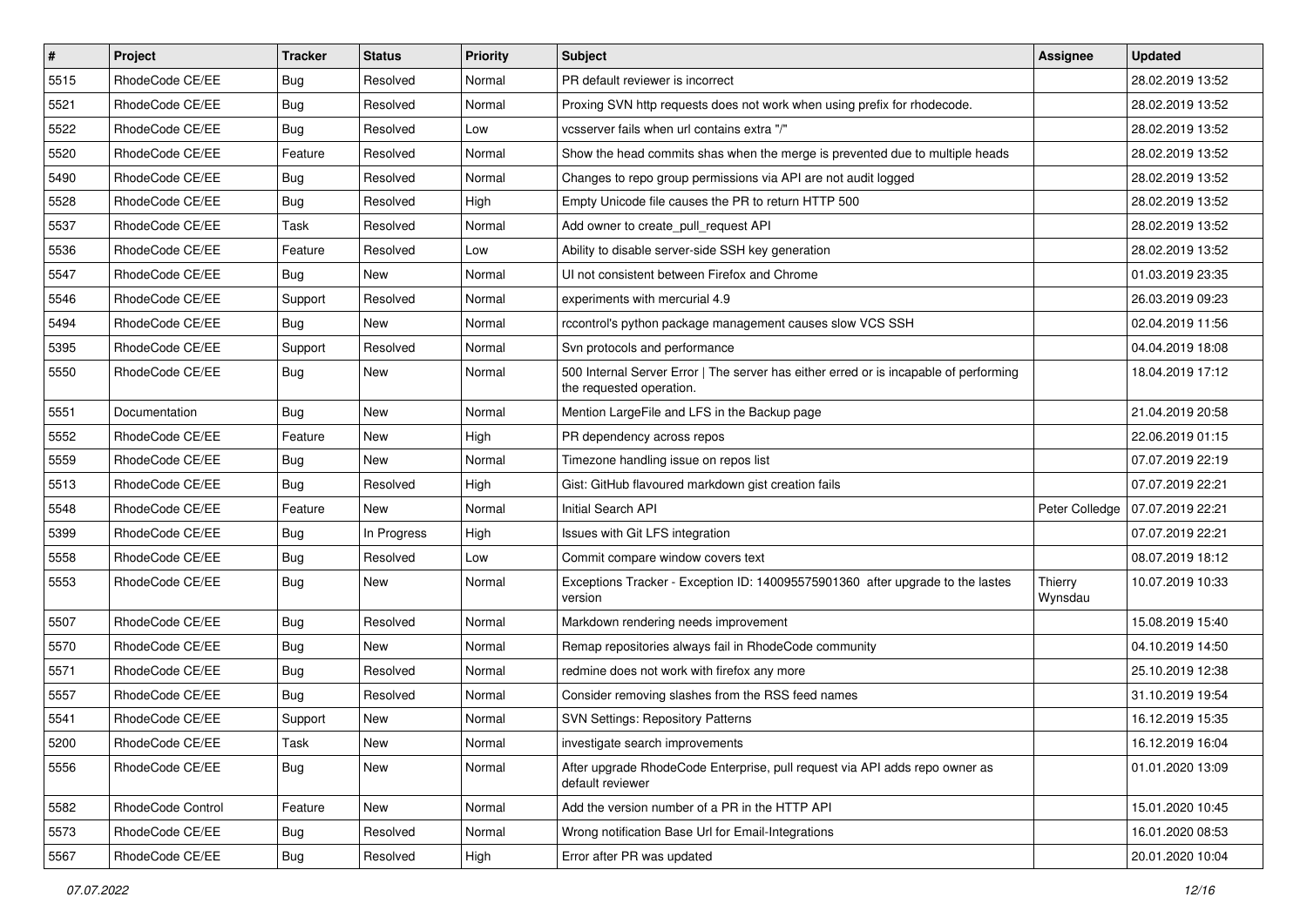| $\vert$ # | Project         | <b>Tracker</b> | <b>Status</b> | <b>Priority</b> | <b>Subject</b>                                                                                 | <b>Assignee</b>              | <b>Updated</b>                  |
|-----------|-----------------|----------------|---------------|-----------------|------------------------------------------------------------------------------------------------|------------------------------|---------------------------------|
| 5575      | RhodeCode CE/EE | <b>Bug</b>     | Resolved      | Low             | Filtering username containing '-' does not work in Admin audit log panel                       |                              | 20.01.2020 10:04                |
| 5579      | RhodeCode CE/EE | Bug            | Resolved      | Normal          | JS bug when a commit message can be parsed as a number                                         | Daniel D                     | 20.01.2020 10:04                |
| 5569      | RhodeCode CE/EE | Bug            | Resolved      | Normal          | SshWrapper error                                                                               |                              | 21.01.2020 02:02                |
| 5554      | RhodeCode CE/EE | Support        | Resolved      | Normal          | How to increase number of commits shown in pagination on dashboard and<br>changelog            |                              | 21.01.2020 02:08                |
| 5272      | RhodeCode CE/EE | Feature        | Resolved      | Normal          | Pull Request checklist                                                                         |                              | 21.01.2020 02:09                |
| 5368      | RhodeCode CE/EE | Feature        | Resolved      | Normal          | Mercurial: Close branch before merging it                                                      |                              | Mathieu Cantin 21.01.2020 02:11 |
| 5518      | RhodeCode CE/EE | Bug            | Resolved      | Normal          | Zero-sized files in /rhodecode/config/rcextensions/examples                                    |                              | 21.01.2020 02:18                |
| 5469      | RhodeCode CE/EE | Feature        | Resolved      | Normal          | elastisearch > 2.x not supported?                                                              |                              | 21.01.2020 02:19                |
| 5229      | RhodeCode CE/EE | Task           | Resolved      | Normal          | add support for https://clipboardjs.com/                                                       |                              | 21.01.2020 02:19                |
| 4155      | RhodeCode CE/EE | Bug            | Resolved      | Low             | Date of Last Change is not displayed correctly                                                 | Marcin<br>Kuzminski<br>[CTO] | 21.01.2020 02:20                |
| 5584      | RhodeCode CE/EE | Feature        | <b>New</b>    | Normal          | "update pull request link" message on vcs client                                               |                              | 23.01.2020 10:32                |
| 5588      | RhodeCode CE/EE | Bug            | New           | Normal          | wrong rendering of issue tracker pattern                                                       |                              | 29.01.2020 11:24                |
| 5581      | RhodeCode CE/EE | Feature        | Resolved      | Normal          | expose `send_email` option in the HTTP API, for `comment_commit` and<br>`comment_pull_request` | Daniel D                     | 29.01.2020 11:46                |
| 5586      | RhodeCode CE/EE | Feature        | <b>New</b>    | Normal          | @mention should be a link                                                                      |                              | 29.01.2020 11:46                |
| 5587      | RhodeCode CE/EE | Bug            | Resolved      | Normal          | Broken metatags in 4.18.1                                                                      | <b>Marcin Lulek</b>          | 29.01.2020 11:46                |
| 5591      | Documentation   | Support        | <b>New</b>    | Normal          | documentation typo                                                                             |                              | 04.02.2020 19:43                |
| 5576      | RhodeCode CE/EE | Bug            | Resolved      | High            | Hosting many repositories                                                                      | Craig Fairhurst              | 12.02.2020 12:55                |
| 5593      | RhodeCode CE/EE | Support        | New           | Normal          | SSH connections                                                                                |                              | 17.02.2020 16:18                |
| 3981      | RhodeCode CE/EE | Feature        | Resolved      | Normal          | Add cloud hosting like Gitlab, GitHub                                                          |                              | 02.03.2020 09:14                |
| 5595      | RhodeCode CE/EE | Feature        | New           | Normal          | Group code review mail notification                                                            |                              | 03.03.2020 10:17                |
| 5598      | Documentation   | Bug            | New           | Low             | Typo in force delete command                                                                   |                              | 19.03.2020 20:10                |
| 5585      | RhodeCode CE/EE | Feature        | Resolved      | Normal          | Minimize downtime on rccontrol upgrade                                                         |                              | 27.03.2020 09:45                |
| 5603      | RhodeCode CE/EE | Feature        | Resolved      | Normal          | Code search - highlight matching search terms                                                  |                              | 30.03.2020 11:16                |
| 5604      | RhodeCode CE/EE | Bug            | Resolved      | High            | Search error on second result page                                                             | Daniel D                     | 30.03.2020 16:01                |
| 5602      | RhodeCode CE/EE | Feature        | Resolved      | Normal          | Copy full path only copies partial                                                             | Daniel D                     | 30.03.2020 16:04                |
| 5605      | RhodeCode CE/EE | Bug            | Resolved      | Normal          | Cannot set subversion compatibility to 1.10                                                    |                              | 30.03.2020 17:27                |
| 5608      | RhodeCode CE/EE | Bug            | Resolved      | High            | svn+ssh user set incorrectly                                                                   | Daniel D                     | 31.03.2020 18:21                |
| 5609      | RhodeCode CE/EE | Support        | Resolved      | Normal          | Change git diff algorithm                                                                      |                              | 31.03.2020 22:08                |
| 5599      | RhodeCode CE/EE | <b>Bug</b>     | Resolved      | Normal          | SVN navigation to trunk fails                                                                  | Daniel D                     | 04.04.2020 11:21                |
| 5606      | RhodeCode CE/EE | Bug            | Resolved      | High            | SVN + ssh subdirectory failure                                                                 | Daniel D                     | 09.04.2020 03:29                |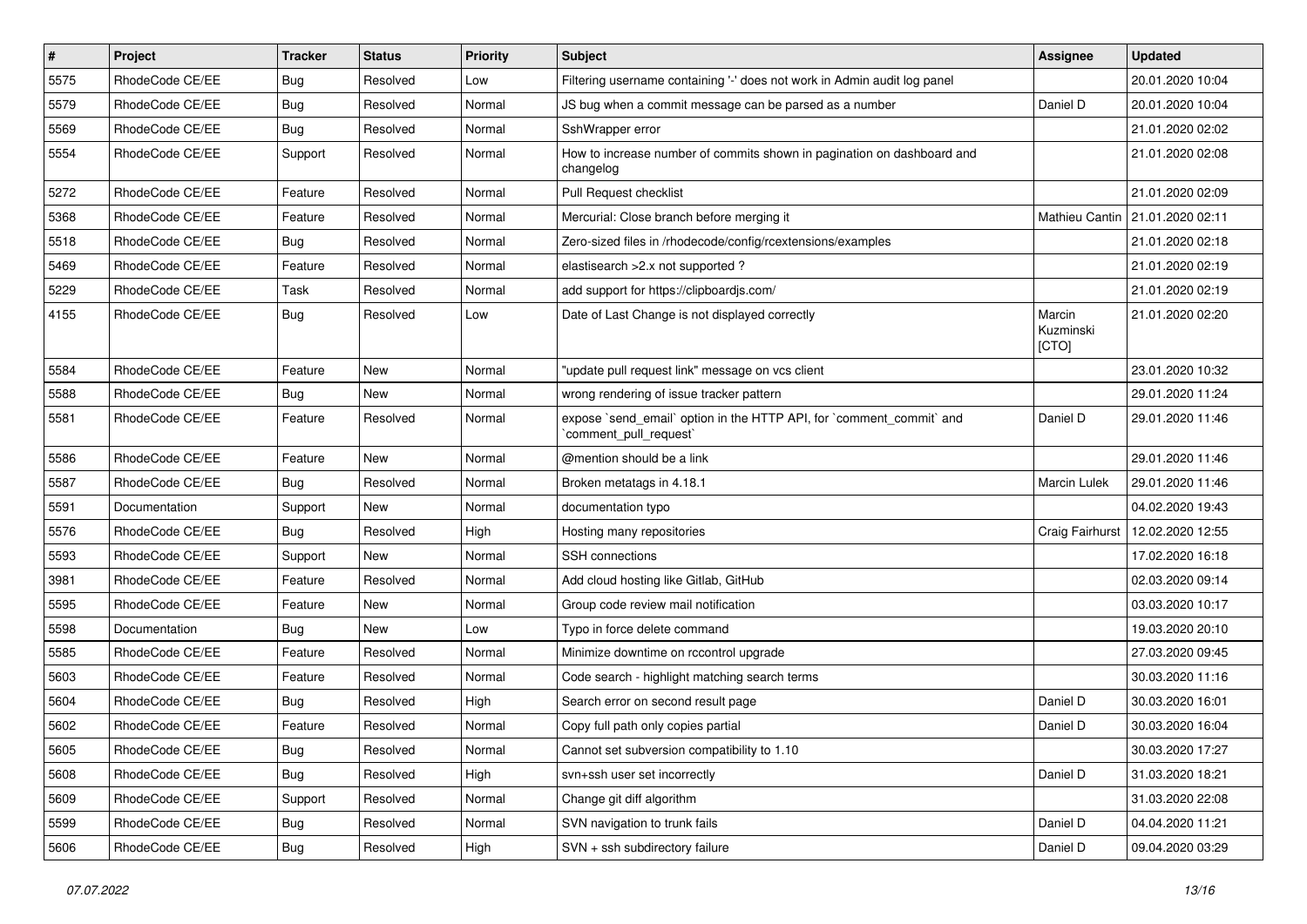| $\vert$ # | Project         | Tracker    | <b>Status</b> | <b>Priority</b> | Subject                                                                                                  | Assignee           | <b>Updated</b>   |
|-----------|-----------------|------------|---------------|-----------------|----------------------------------------------------------------------------------------------------------|--------------------|------------------|
| 5596      | RhodeCode CE/EE | Bug        | Resolved      | Normal          | Pull Request duplicated after description edit                                                           |                    | 14.04.2020 13:28 |
| 5583      | RhodeCode CE/EE | Feature    | Resolved      | Normal          | rcextensions hook for pull request comment                                                               |                    | 23.04.2020 13:42 |
| 5614      | RhodeCode CE/EE | Feature    | Resolved      | Normal          | Show context function name in hg diffs                                                                   |                    | 23.04.2020 13:43 |
| 5615      | RhodeCode CE/EE | Feature    | Resolved      | Normal          | Misleading message in PR diff view "File was deleted in this version"                                    | Daniel D           | 23.04.2020 17:40 |
| 5617      | RhodeCode CE/EE | Feature    | New           | Normal          | Allow PRs to non-head bookmarks                                                                          |                    | 20.05.2020 12:25 |
| 5561      | RhodeCode CE/EE | <b>Bug</b> | Resolved      | Normal          | PR diff doesn't update when target changes                                                               |                    | 21.05.2020 11:53 |
| 5618      | RhodeCode CE/EE | Support    | New           | Normal          | Getting HTTP 502 Bad Gateway when trying to push (or clone) on a slow network                            |                    | 27.05.2020 21:56 |
| 5594      | RhodeCode CE/EE | <b>Bug</b> | Resolved      | Normal          | Credentials in Repository Settings for Pull requests are exposed                                         |                    | 28.05.2020 20:25 |
| 5555      | RhodeCode CE/EE | Bug        | Resolved      | Normal          | Making Repository Public does not update the Default User Permissions                                    |                    | 28.05.2020 20:26 |
| 5516      | RhodeCode CE/EE | Support    | Resolved      | High            | Cannot log into RhodeCode                                                                                | Thierry<br>Wynsdau | 28.05.2020 20:28 |
| 5523      | RhodeCode CE/EE | Bug        | Resolved      | High            | user from AD is asked to change his password when logs in.                                               | Thierry<br>Wynsdau | 28.05.2020 20:28 |
| 5590      | RhodeCode CE/EE | <b>Bug</b> | New           | Normal          | Pull Request creation takes 2 minutes                                                                    |                    | 28.05.2020 20:48 |
| 5601      | RhodeCode CE/EE | Feature    | Resolved      | Normal          | Default navigation should be by branch name not commit id                                                |                    | 04.06.2020 23:51 |
| 5619      | RhodeCode CE/EE | <b>Bug</b> | Resolved      | Normal          | Setting Landing Commit to SVN Trunk results in Files tab hitting a 404                                   |                    | 04.06.2020 23:51 |
| 5620      | RhodeCode CE/EE | <b>Bug</b> | Resolved      | Normal          | Regression of mail rendering in Thunderbird                                                              |                    | 15.06.2020 16:45 |
| 5621      | RhodeCode CE/EE | Bug        | Resolved      | Urgent          | LDAP + User Groups authentication plugin not working after upgrade to $4.19.x$                           |                    | 15.06.2020 17:56 |
| 5624      | RhodeCode CE/EE | <b>Bug</b> | New           | Normal          | Timeout when trying to test SMTP email configuration                                                     |                    | 01.07.2020 20:01 |
| 5625      | Documentation   | <b>Bug</b> | New           | Normal          | Feedback on RhodeCode Full-text search docs                                                              |                    | 02.07.2020 19:22 |
| 5626      | RhodeCode CE/EE | <b>Bug</b> | New           | Normal          | Whoosh full-text indexing is fully indexing all repos, not recognizing forks                             |                    | 02.07.2020 19:24 |
| 5627      | Documentation   | <b>Bug</b> | New           | Normal          | Immediate re-run of rhodecode-index throws warnings on some repos (and suggests<br>rebuild from scratch) |                    | 02.07.2020 19:41 |
| 5531      | RhodeCode Tools | Bug        | New           | Normal          | rhodecode-index: default cli opts overwrite given mapping file                                           |                    | 17.07.2020 17:36 |
| 5629      | RhodeCode CE/EE | <b>Bug</b> | New           | Normal          | Diff truncated on small files                                                                            |                    | 21.07.2020 08:58 |
| 5630      | RhodeCode CE/EE | <b>Bug</b> | <b>New</b>    | Normal          | Inline comments do not follow the line of code                                                           |                    | 21.07.2020 11:25 |
| 5623      | RhodeCode CE/EE | <b>Bug</b> | Resolved      | Normal          | Credentials for remote repository URL leaking in Repository Header                                       |                    | 22.07.2020 00:47 |
| 5622      | RhodeCode CE/EE | Bug        | Resolved      | High            | Upgrade from 4.18.3 to 4.19.3 broke all PRs                                                              |                    | 28.07.2020 16:44 |
| 5574      | RhodeCode CE/EE | Feature    | Resolved      | Normal          | hg: Information for external hooks                                                                       |                    | 30.07.2020 15:40 |
| 5631      | RhodeCode CE/EE | Feature    | New           | Normal          | Change target of PR                                                                                      |                    | 31.07.2020 17:05 |
| 5632      | RhodeCode CE/EE | Bug        | New           | Normal          | Missing Parent Folder for Personal Repo lacks proper handling                                            |                    | 03.08.2020 07:56 |
| 5634      | RhodeCode CE/EE | <b>Bug</b> | Resolved      | Normal          | Quick Search Toolbar bugs out if pull request contains unicode double quote<br>character "               |                    | 12.10.2020 23:13 |
| 4183      | RhodeCode CE/EE | Feature    | Resolved      | Normal          | Different roles for PR reviewers                                                                         | Daniel D           | 12.10.2020 23:13 |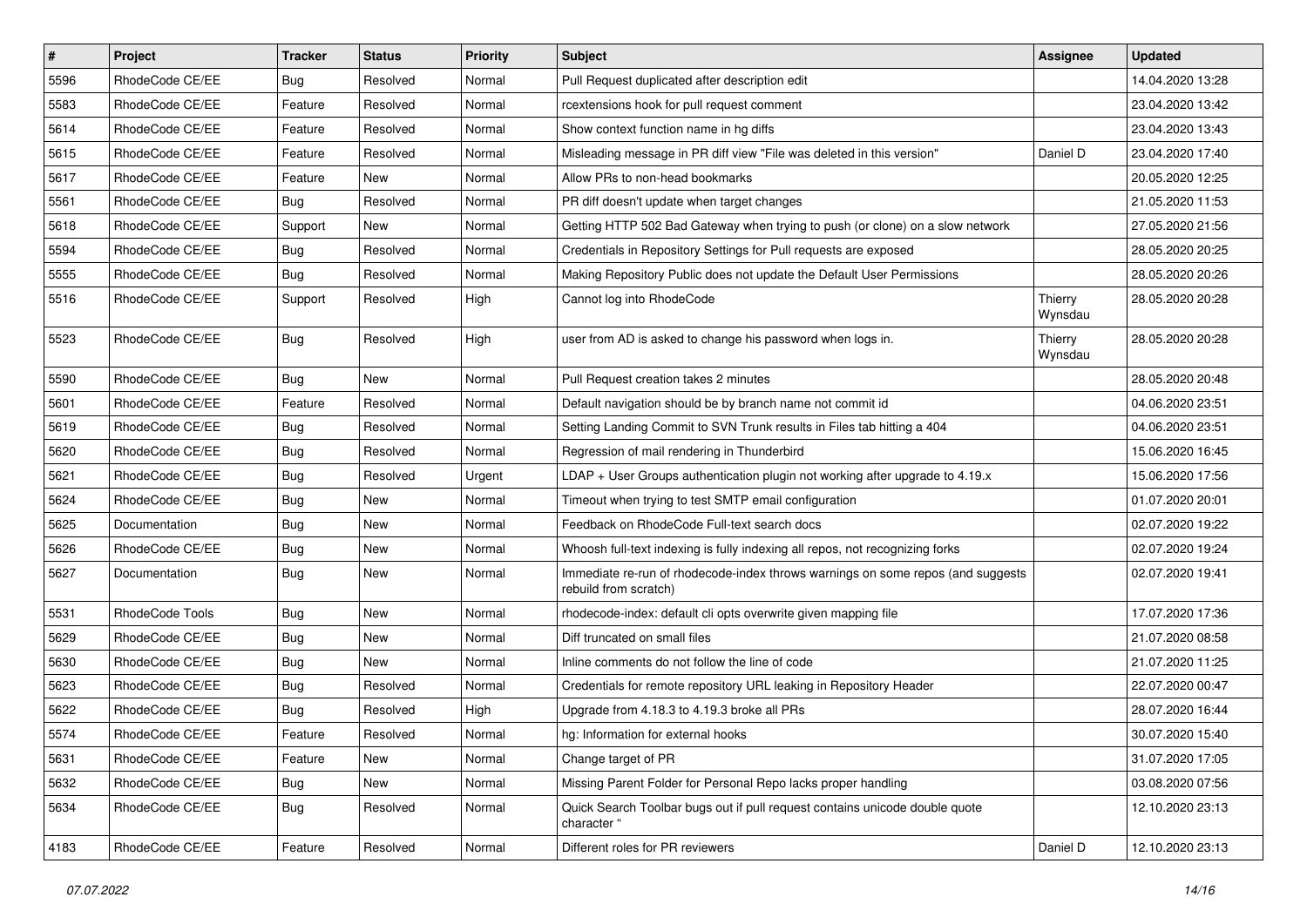| $\sharp$ | Project         | Tracker    | <b>Status</b> | Priority  | Subject                                                                                                                              | Assignee                     | <b>Updated</b>   |
|----------|-----------------|------------|---------------|-----------|--------------------------------------------------------------------------------------------------------------------------------------|------------------------------|------------------|
| 5633     | RhodeCode CE/EE | Bug        | Resolved      | Normal    | Moderately large pull requests fail because inefficient use of reviewer_data_json<br>column in pull requests table                   |                              | 12.10.2020 23:13 |
| 5637     | RhodeCode CE/EE | Feature    | New           | Normal    | Clone URL templates - add per repository/namespace                                                                                   |                              | 29.10.2020 09:38 |
| 5639     | RhodeCode CE/EE | Support    | New           | High      | 500 Internal Server Error   The server has either erred  after importing Database<br>from backup                                     |                              | 22.11.2020 09:15 |
| 5641     | RhodeCode CE/EE | Feature    | <b>New</b>    | Normal    | "Add draft" / (x) button usability                                                                                                   |                              | 30.11.2020 20:53 |
| 5635     | RhodeCode CE/EE | Feature    | Resolved      | Normal    | Remember column sorted by of the "Pull Requests You Participate In" table                                                            |                              | 30.11.2020 22:30 |
| 5644     | RhodeCode CE/EE | Bug        | New           | Normal    | PR inks to comments not working if files are collapsed                                                                               |                              | 02.12.2020 10:42 |
| 5649     | RhodeCode CE/EE | <b>Bug</b> | New           | Normal    | test-file-upload                                                                                                                     |                              | 17.12.2020 23:08 |
| 5645     | RhodeCode CE/EE | <b>Bug</b> | <b>New</b>    | High      | Rhodecode returns 400 Bad request on huge mercurial repos                                                                            |                              | 18.12.2020 06:29 |
| 5600     | RhodeCode CE/EE | Feature    | New           | Normal    | Change default repository landing page                                                                                               |                              | 27.01.2021 01:04 |
| 5638     | RhodeCode CE/EE | Feature    | New           | Normal    | Add "Copy full url path" button                                                                                                      |                              | 05.02.2021 20:23 |
| 5653     | RhodeCode CE/EE | Feature    | New           | Normal    | Extend SSH clone to support cloning by repo id.                                                                                      | Marcin<br>Kuzminski<br>[CTO] | 17.02.2021 12:58 |
| 5654     | RhodeCode CE/EE | Bug        | New           | Normal    | Comment formatting broken when containing @ in a code block                                                                          |                              | 24.02.2021 12:10 |
| 4090     | RhodeCode CE/EE | <b>Bug</b> | Resolved      | Normal    | test ticket                                                                                                                          |                              | 09.03.2021 20:39 |
| 5657     | RhodeCode CE/EE | <b>Bug</b> | New           | Normal    | Error in maintenance page                                                                                                            |                              | 30.03.2021 15:09 |
| 5636     | RhodeCode CE/EE | Bug        | Resolved      | High      | Remap and Rescan 500 Internal Server Error                                                                                           |                              | 30.04.2021 08:53 |
| 5643     | RhodeCode CE/EE | Feature    | Resolved      | Low       | jump to bottom of review                                                                                                             |                              | 30.04.2021 08:53 |
| 5642     | RhodeCode CE/EE | Feature    | Resolved      | Normal    | pull request version column in commit list                                                                                           |                              | 30.04.2021 08:53 |
| 5651     | RhodeCode CE/EE | Bug        | Resolved      | Normal    | Pull requests can get stuck if the diff is too large (it was created by mistake but we<br>can't open it to delete it)                |                              | 30.04.2021 08:53 |
| 5652     | RhodeCode CE/EE | Bug        | Resolved      | Normal    | Pull Requests: when title and descriptions contains character [] {} and () index out of<br>bound when attempting to comment/approve. |                              | 30.04.2021 08:53 |
| 5656     | RhodeCode CE/EE | Bug        | Resolved      | Normal    | Error for branch permission page                                                                                                     |                              | 30.04.2021 08:53 |
| 5560     | RhodeCode CE/EE | <b>Bug</b> | Resolved      | High      | Check all permission API function to flush caches for auth perms                                                                     |                              | 08.06.2021 23:56 |
| 5655     | RhodeCode CE/EE | <b>Bug</b> | Resolved      | Normal    | New public gist's id is always auto generated                                                                                        |                              | 01.07.2021 12:06 |
| 5664     | RhodeCode CE/EE | <b>Bug</b> | New           | Normal    | Regression: When assigning permissions, cannot see own group in auto-complete<br>without special conditions                          |                              | 29.07.2021 10:49 |
| 5510     | RhodeCode CE/EE | Bug        | New           | High      | AssertionError: unexpected parameters: user agent & hook type                                                                        |                              | 31.07.2021 11:14 |
| 5434     | RhodeCode CE/EE | <b>Bug</b> | Resolved      | Immediate | Locale problem                                                                                                                       |                              | 01.10.2021 09:51 |
| 5669     | RhodeCode CE/EE | Bug        | Resolved      | Normal    | Mercurial commit messages doesn't show cyrillic symbols                                                                              |                              | 01.10.2021 10:39 |
| 5610     | RhodeCode CE/EE | Bug        | Resolved      | Normal    | Files navigation looses the at= <name> marker</name>                                                                                 | Daniel D                     | 03.10.2021 23:23 |
| 5611     | RhodeCode CE/EE | Feature    | Resolved      | Normal    | Add information "is the pull request up to date?" in the PR page                                                                     |                              | 03.10.2021 23:24 |